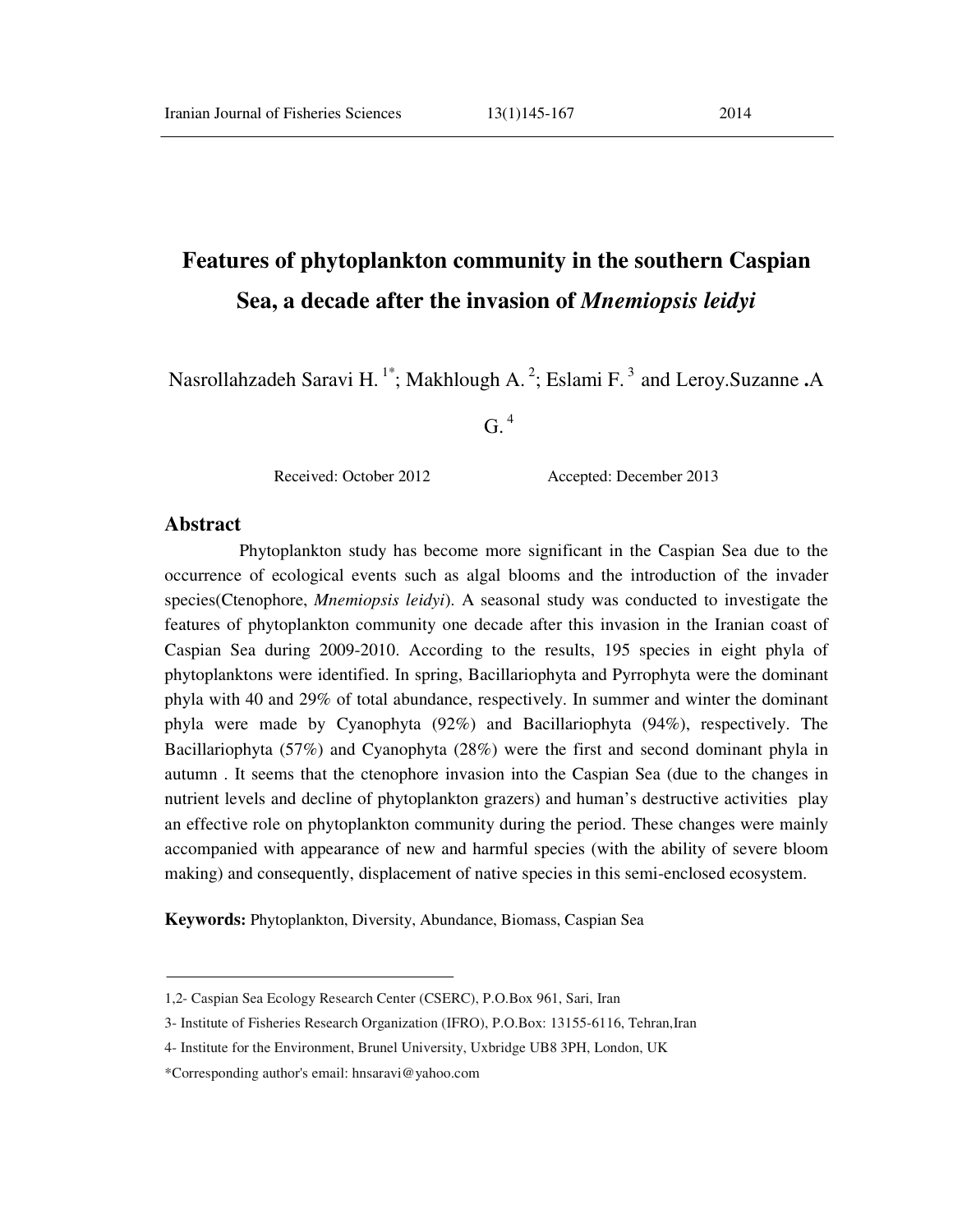### **Introduction**

 Historically, phytoplankton data were not evaluated along the Iranian coasts of the Caspian Sea (CS) until 1991 and it started to be consistently gathered and published since 1994 (Pourgholam and Katunin, 1994). The results of the collected data indicated that Bacillariophyta, Pyrrophyta, Cyanophyta, Chlorophyta and Euglenophyta were the main phyla in the mentioned zone from 1994 to 2008 (Fazli et al., 2010; Golaqaei et al., 2012). Moreover, a few species were also observed in the Xantophyta, Cryptophyta and Chrysophyta phyla. Totally, more than 300 species were identified during the periods of study (1994 to 2008) and Bacillariophyta, Pyrrophyta were dominant phyla in terms of abundance and biomass. In general, Bacillariophyta species are reported to form the most abundant and widespread group throughout the Caspian Sea. After Bacillariophyta, chlorophytes and cyanophytes are the abundant groups in the north (since they are chiefly fresh and brackish water forms), while, dinoflagellates (mainly *Prorocentrum cordatum*) are dominant in the Middle (including eastern) and southern Caspian (Kosarev and Yablonskaya, 1994).

 One of the unique characteristics of the Caspian Sea biota is the diversity of its origins. The most abundant species are endemic (about 75% of the total number) and a few from Mediterranean (6%) and the Arctic (3%), and also the immigrants from freshwater . About 15 phytoplankton species have been introduced to the Caspian Sea, as the result of the artificial connecting of the Caspian Sea with the Azov-Black Sea basin by the VolgaDon Canal since 1952 (Kosarev and Yablonskya, 1994).

 Human uses and exploitation of the Caspian Sea resources exposed this semienclosed ecosystem to a high risk range of pollutions such as oil, pesticides, detergents, heavy metals and biological pollutant (Zonn et al., 2010). The invasion of *Mnemiopsis leidyi*, a ctenophore has been accounted as the main biological pollutant since 2000 in the Caspian Sea. Pollutions reflected on phytoplankton population by causing the decline of some native species and increasing the new comer and harmful species (Makhlough et al., 2012). It is noticeable that algal blooms have recently occurred three times in the southern Caspian Sea. The first bloom formed by a species of Pyrrophyta, however the two others were made by a toxic species of Cyanophyta (CEP, 2006; Makhlough et al., 2011). Apart from its toxicity, it also affects the stability of environment and decreases its resilience against the next ecological events (Sigee, 2004).

 Some of the introduced species have negative ecological effects on the ecosystem. Therefore identification and quantification studies of phytoplankton community not only have an important role in the collection of historical data, but are also necessary to understand the polluted and under stress environment of the Caspian Sea. This paper presents the features of diversity, biomass and abundance of phytoplankton during four seasons of 2009-2010 under the light of changing ecosystem over the last fourteen years.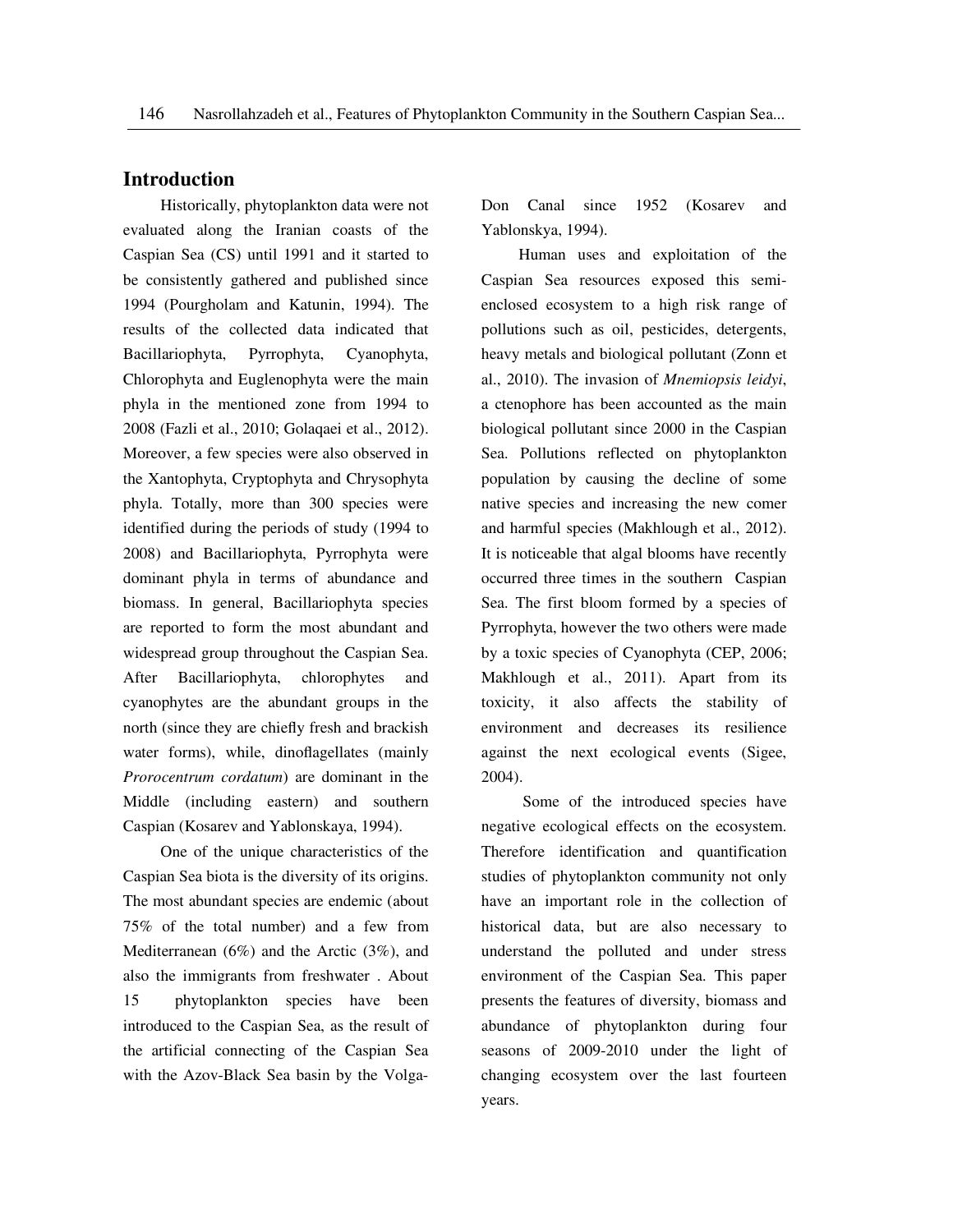#### **Materials and methods**

 Four seasonal cruises were carried out on board the R*/*V Guilan during 2009-2010. Eight transects were selected in the Iranian coastal zone of the southern Caspian Sea.

Along each transect, five stations were located at water depths of 5,10, 20, 50 and 100 m (Fig. 1). Samplings were carried out through the water column at five water depths:  $0$ (surface), 10, 20, 50 and 100 m depth layers.



**Figure 1: Map of the Caspian Sea showing the sampling stations in the southern Caspian Sea** 

 The samples for phytoplankton analysis were collected in 0.5 L bottles and preserved by adding buffered formaldehyde to yield a final concentration of 2%. The samples were let to settle for at least 10 days following which they were concentrated to about 30 ml by sedimentation and centrifugation (APHA, 2005). A subsample of 0.1 ml was analysed under a light microscope (Nikon, AFX-DX, Japan) (coverslip  $22 \times 22$ mm and with magnifications of 100, 200, 400×) (Vollenweider, 1974; Sournia, 1978). Phytoplankton taxonomic identification was

carried out following Proshkina-Lavrenko and Makarova (1968); Prescott (1970); Tiffany and Britton (1971); Habit and Pankow (1976). The geometric volume of each cell was estimated based on the procedure as suggested in APHA, (2005), Vollenweider (1974) and Newell and Newell (1977). The volume values were converted to milligram of biomass. Phytoplankton diversity and evenness were calculated using the Shannon-Weaver diversity and evenness indices (Washington, 1984). The species number of phytoplankton was considered as species richness (Krebs, 1999). In order to find dominant species of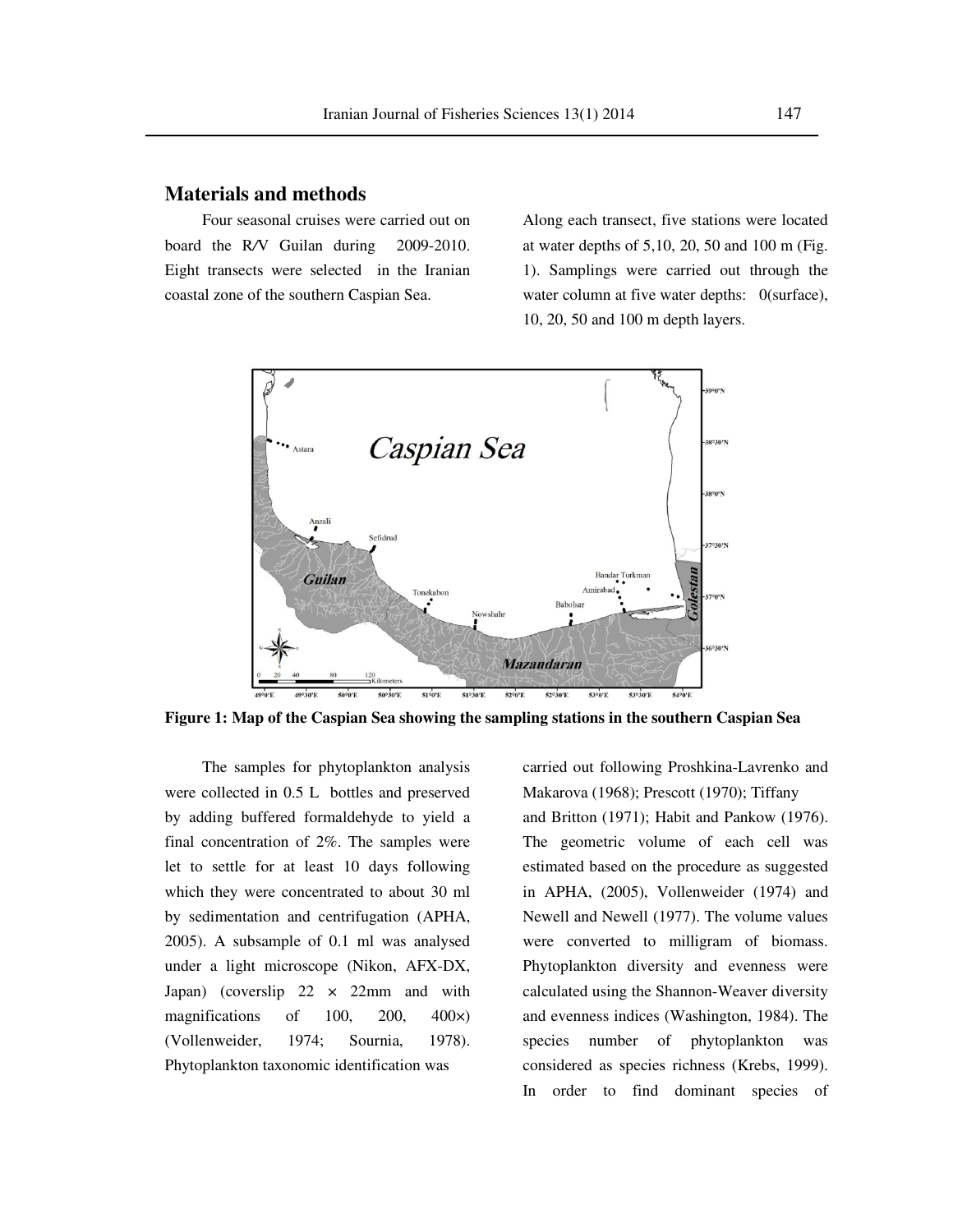phytoplankton, the ISI (Importance Species Index) was calculated following the equation proposed by Rushforth and Brook (1991):  $\prod_{i=1}^{n} (f_i) \times (D_i)$ 

Where:  $f_i$ = Percent frequency of species I, D<sub>i</sub>= Average relative density of species I.

Generally, photic layer is estimated at three times the transparency depth in the sea (Vilicic et al., 1995; Wetzel and Likens, 2000). During the period of study, maximum photic layer depth (based on maximum transparency) was almost 27 m . So the samples from 50 and 100 m layers were not from the photic layer.

Analysis of variance (ANOVA) was used to determine the statistical significant differences in phytoplankton abundance and biomass between the depths and seasons. T-test was performed to determine the significant difference between layers (photic and below photic). Prior to the analysis, phytoplankton data was  $\ln(x+1)$  or rank it transformed (Krebs, 1999) to normalize the data set. The normality of data sets was confirmed by Shapiro-Wilk test and Q-Q plot illustrations (Siapatis et al., 2008). The one-way ANOVA was followed by a Tukey and homogeneous tests if a significant difference on a variable tested was observed. Statistical analyses were carried out at a significant level of  $\alpha = 0.05$ (Bluman, 1998; Nasiri, 2010).

### **Results**

 During the sampling period, 195 phytoplankton species were identified from eight major divisions, which were Bacillariophyta (81 species), Pyrrophyta (33 ), Cyanophyta (28), Chlorophyta (38), Euglenophyta (11), Chrysophyta (2), Haptophyta (1), and Xantophyta (1).

 The minimum mean value of phytoplankton abundance recorded in Astara (the westernmost station) at surface, 10, and 20m of layers which were 75, 50 and  $55 \times 10^6$ cells  $/m^3$ , respectively (Table 1), while maximum values in the same layers were in Nowshahr: 370, 176 and  $192 \times 10^6$  cells/m<sup>3</sup>, respectively. The maximum mean value at layers 50 and 100 m observed in Tonekabon  $(133 \times 10^6 \text{ cells/m}^3)$  and Anzali  $(527 \times 10^6 \text{ cm}^3)$ cells  $/m<sup>3</sup>$ ) in that order. The mean abundance showed two peaks in summer and winter (156 and 389 million cells  $/m<sup>3</sup>$  and two falls in spring and fall (49 and  $67 \times 10^6$  cells / m3) at surface and 10 m layers. The mean value of abundance was intensively higher in winter  $(179-229 \times 10^6 \text{ cells} / \text{m}^3)$  compared to the other seasons  $(15{\text -}66 \times 10^6 \text{ cells} / \text{m}^3)$  at 20 and 50 m of depth layers. At the 100 meters sampling layer, the abundance of phytoplankton was recorded between 2 and  $260 \times 10^6$  cells/m<sup>3</sup> (Table 2).

 The difference in phytoplankton biomass was high between surface (968 mg /  $\text{m}^3$ ), 10m (1215 mg / m<sup>3</sup>) of sampling layers of Anzali and mean of other transects (521 and 458 mg /  $m<sup>3</sup>$ ) were at same layers (Table 1). Generally, the biomass in winter was 4-5 folds to other seasons at surface and 10 m of sampling layers (Table 2). However, no significant different of abundance occurred between the same layers of different transects and different depths (ANOVA, *p>.05*). The same ANOVA result obtained for the similar layers of inshore and offshore stations at each transect (*p>.05*). However, a significant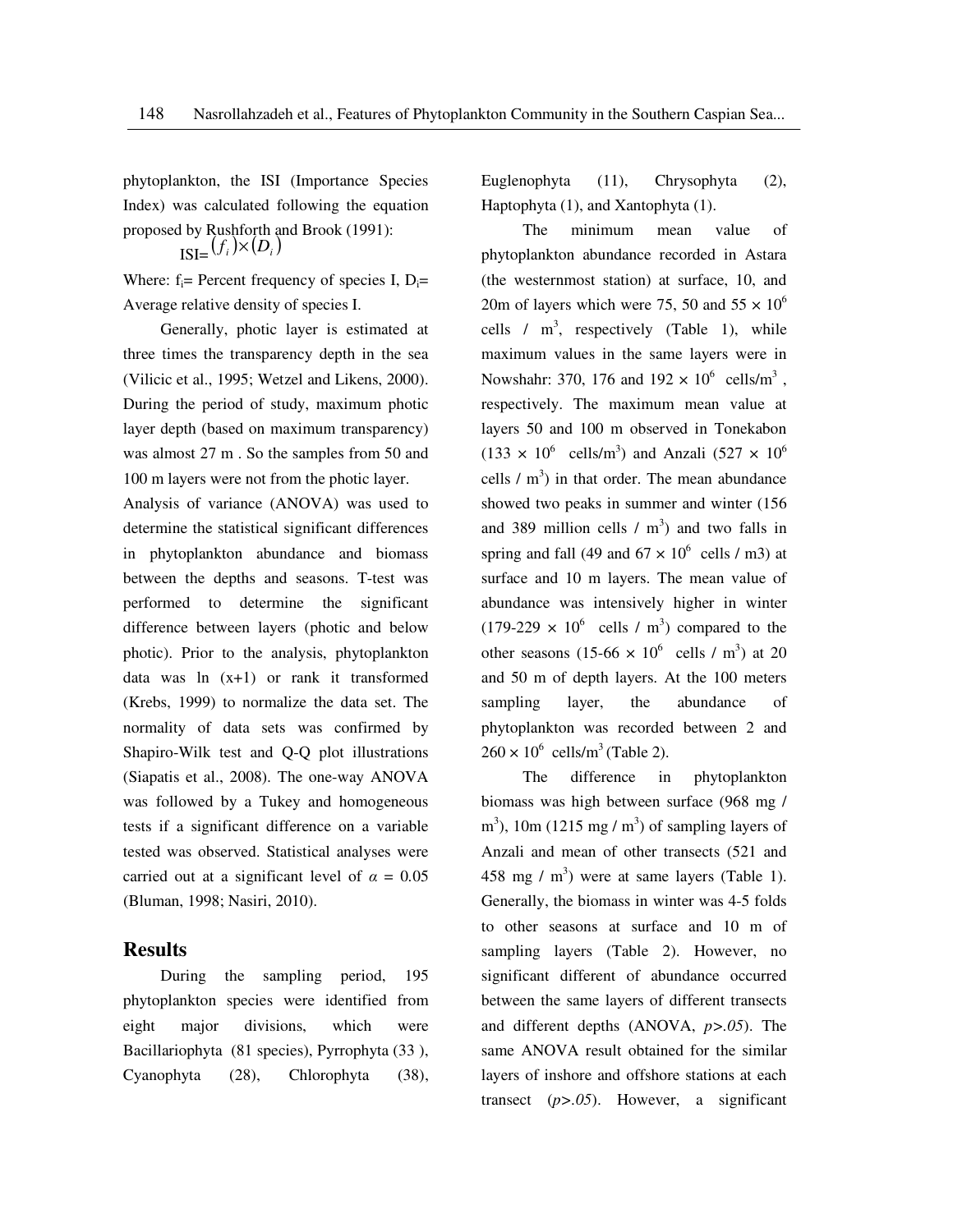difference in abundance was observed between layers in the water column (ANOVA, *p<.05*). Based on the ANOVA, water column divided to photic layer (surface, 10 and 20 m) and the layer below photic layer (50 and 100 m). In addition, a significant difference in

temperature, pH and salinity were observed between layers in water column (ANOVA, *p<.05*).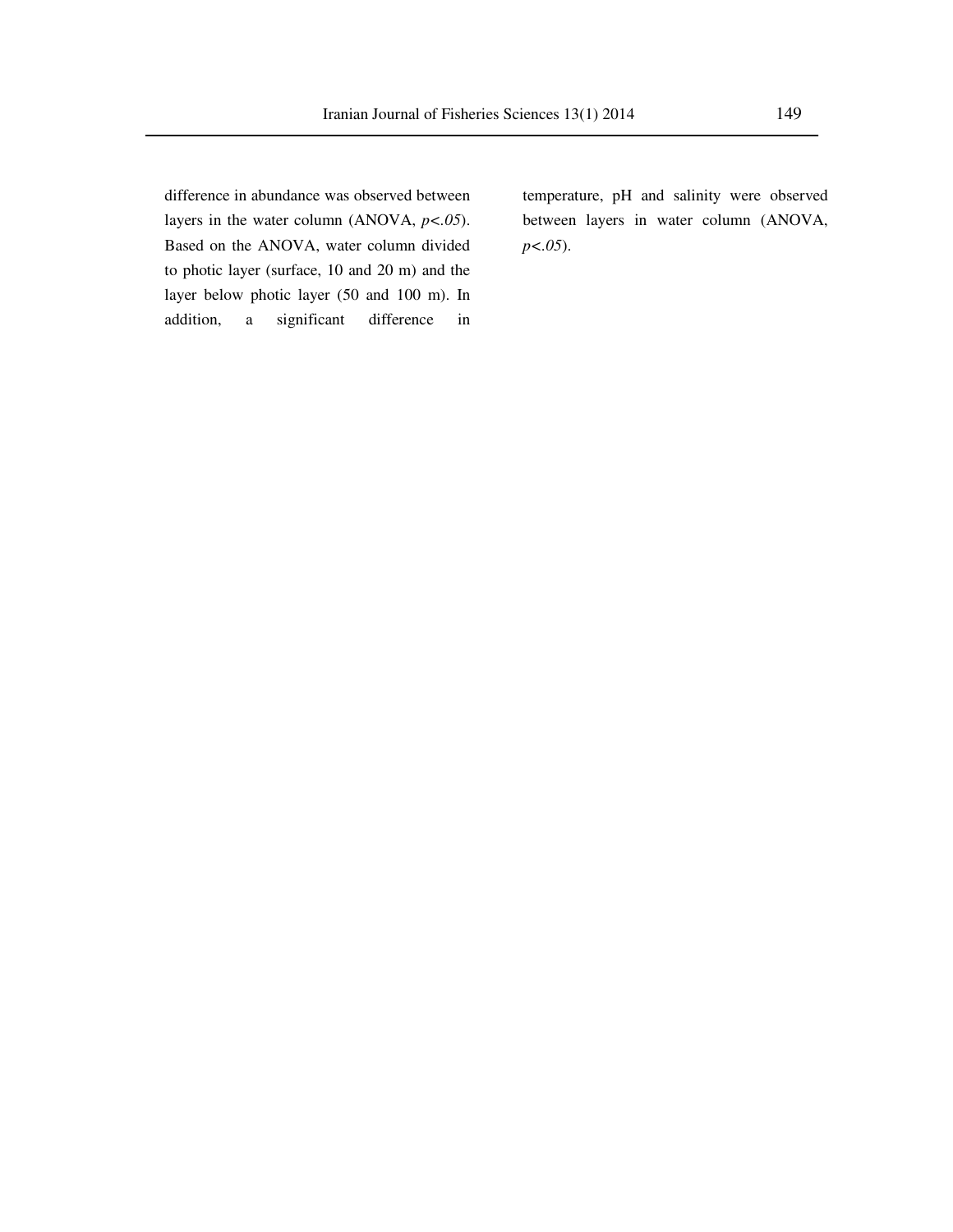|                  |                        | Abundance |                | <b>Biomass</b> |     |
|------------------|------------------------|-----------|----------------|----------------|-----|
| <b>Transects</b> | <b>Sampling Layers</b> | Mean      | <b>SE</b>      | Mean           | SE  |
|                  | <b>Surface</b>         | 75        | 15             | 407            | 94  |
|                  | 10                     | 50        | $\,8$          | 353            | 61  |
| Astara           | 20                     | 55        | 11             | 475            | 165 |
|                  | 50                     | 49        | 25             | 591            | 274 |
|                  | <b>100</b>             | 16        | 9              | 264            | 151 |
|                  | <b>Surface</b>         | 198       | 51             | 969            | 219 |
|                  | 10                     | 121       | 42             | 1215           | 530 |
| Anzali           | 20                     | 83        | 22             | 473            | 229 |
|                  | 50                     | 39        | 26             | 143            | 59  |
|                  | 100                    | 527       | 481            | 208            | 111 |
|                  | <b>Surface</b>         | 134       | 33             | 451            | 82  |
|                  | 10                     | 65        | 10             | 292            | 68  |
| Sefidrud         | 20                     | $70\,$    | 19             | 510            | 161 |
|                  | 50                     | 30        | $\tau$         | 221            | 73  |
|                  | 100                    | 9         | $\overline{2}$ | 71             | 26  |
|                  | <b>Surface</b>         | 161       | 58             | 634            | 188 |
|                  | 10                     | 162       | 64             | 478            | 158 |
| <b>Tonekabon</b> | 20                     | 76        | 29             | 369            | 143 |
|                  | 50                     | 133       | 80             | 448            | 195 |
|                  | 100                    | 35        | 29             | 150            | 76  |
|                  | <b>Surface</b>         | 371       | 129            | 904            | 252 |
|                  | 10                     | 176       | 55             | 864            | 340 |
| Nowshahr         | 20                     | 192       | 129            | 742            | 313 |
|                  | 50                     | 43        | 22             | 347            | 183 |
|                  | 100                    | 21        | 17             | 128            | 84  |
|                  | <b>Surface</b>         | 198       | 63             | 428            | 111 |
|                  | 10                     | 143       | 45             | 406            | 130 |
| <b>Babolsar</b>  | $20\,$                 | 100       | 36             | 317            | 120 |
|                  | 50                     | 41        | 21             | 344            | 182 |
|                  | 100                    | 24        | 14             | 316            | 289 |
|                  | <b>Surface</b>         | 224       | 58             | 451            | 120 |
| Amirabad         | 10                     | 82        | $24\,$         | 367            | 135 |

Table 1: Phytoplankton abundance ( $\times$  10<sup>6</sup> cells/m<sup>3</sup>) and biomass (mg/m<sup>3</sup>) at **layers of different transects in the southern Caspian Sea in 2009- 2010. (For transect location see Figure 1).**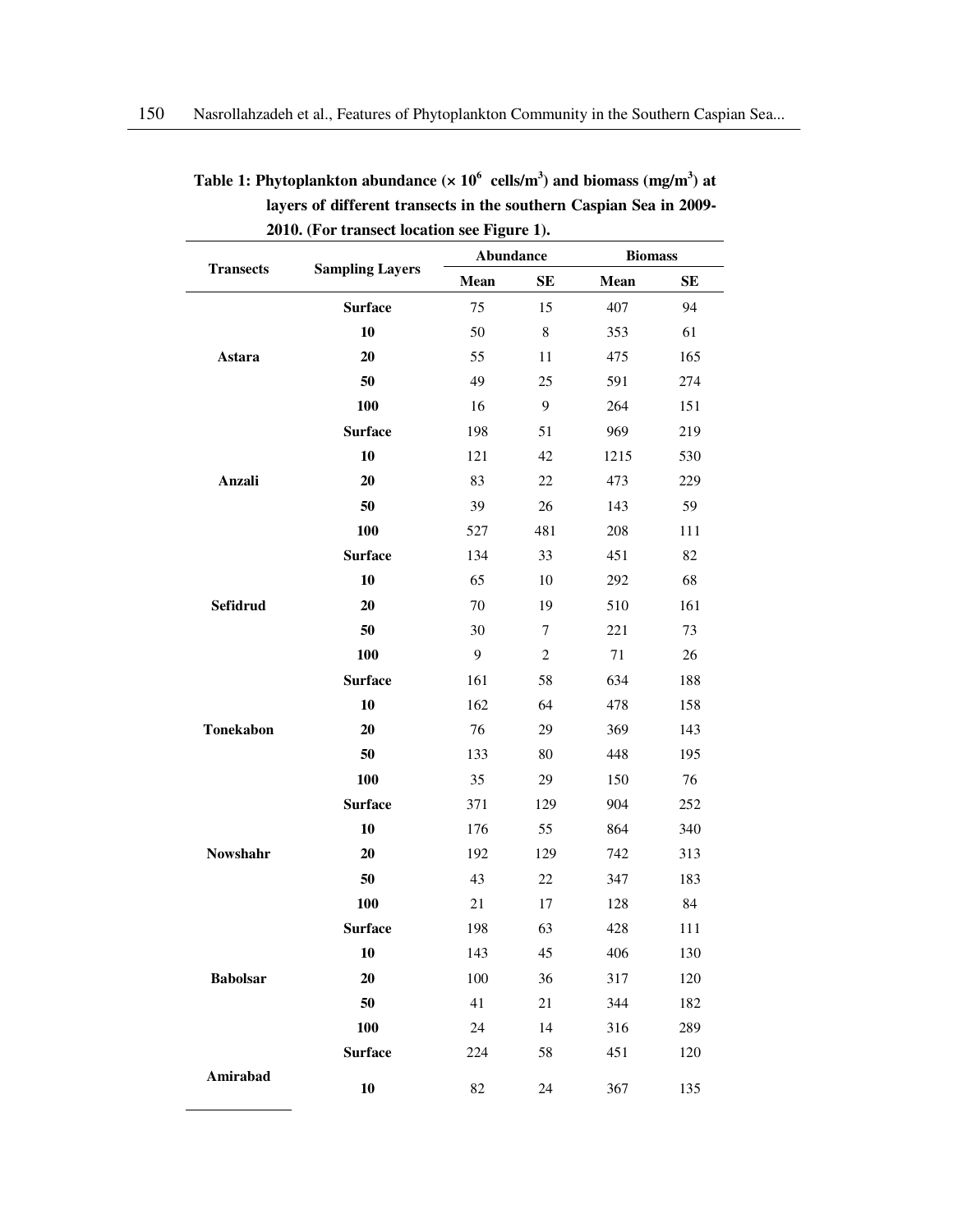|                | <b>Continue Table 1</b> |     |    |     |     |
|----------------|-------------------------|-----|----|-----|-----|
|                | 20                      | 102 | 30 | 452 | 155 |
|                | 50                      | 56  | 26 | 429 | 201 |
|                | 100                     | 21  | 17 | 191 | 122 |
|                | <b>Surface</b>          | 133 | 42 | 376 | 104 |
| <b>Bandar</b>  | 10                      | 175 | 61 | 450 | 128 |
| <b>Turkman</b> | 20                      | 107 | 29 | 581 | 182 |
|                | 50                      | 46  | 27 | 222 | 122 |
|                | 100                     | 15  | 9  | 121 | 79  |

**Table 2: Seasonal phytoplankton abundance (million cells/m<sup>3</sup> ) and biomass (mg / m<sup>3</sup> ) at different layers in the southern Caspian Sea in 2009- 2010.** 

| 2010.         |                        | <b>Abundance</b> |                | <b>Biomass</b> |                |  |
|---------------|------------------------|------------------|----------------|----------------|----------------|--|
| <b>Season</b> | <b>Sampling Layers</b> | Mean             | <b>SE</b>      | Mean           | <b>SE</b>      |  |
|               | <b>Surface</b>         | 56               | 24             | 308            | 95             |  |
|               | 10                     | 49               | 26             | 367            | 90             |  |
| <b>Spring</b> | 20                     | 41               | 13             | 314            | 40             |  |
|               | 50                     | 19               | $\overline{4}$ | 303            | 58             |  |
|               | 100                    | 260              | 244            | 371            | 128            |  |
|               | <b>Surface</b>         | 239              | 41             | 296            | 52             |  |
|               | 10                     | 157              | 34             | 143            | 22             |  |
| <b>Summer</b> | 20                     | 66               | 15             | 70             | 11             |  |
|               | 50                     | 5                | $\mathbf{1}$   | 15             | 3              |  |
|               | 100                    | $\overline{c}$   | $\mathbf{1}$   | $\overline{7}$ | $\overline{4}$ |  |
|               | <b>Surface</b>         | 62               | 12             | 409            | 62             |  |
|               | 10                     | 68               | 20             | 318            | 53             |  |
| <b>Autumn</b> | 20                     | 55               | 11             | 259            | 40             |  |
|               | 50                     | 15               | $\overline{4}$ | 97             | 28             |  |
|               | 100                    | $\overline{3}$   | $\mathbf{1}$   | 17             | 6              |  |
|               | <b>Surface</b>         | 390              | 66             | 1295           | 142            |  |
|               | 10                     | 206              | 33             | 1364           | 288            |  |
| Winter        | 20                     | 229              | 62             | 1312           | 169            |  |
|               | 50                     | 179              | 34             | 957            | 145            |  |
|               | 100                    | 65               | 13             | 314            | 61             |  |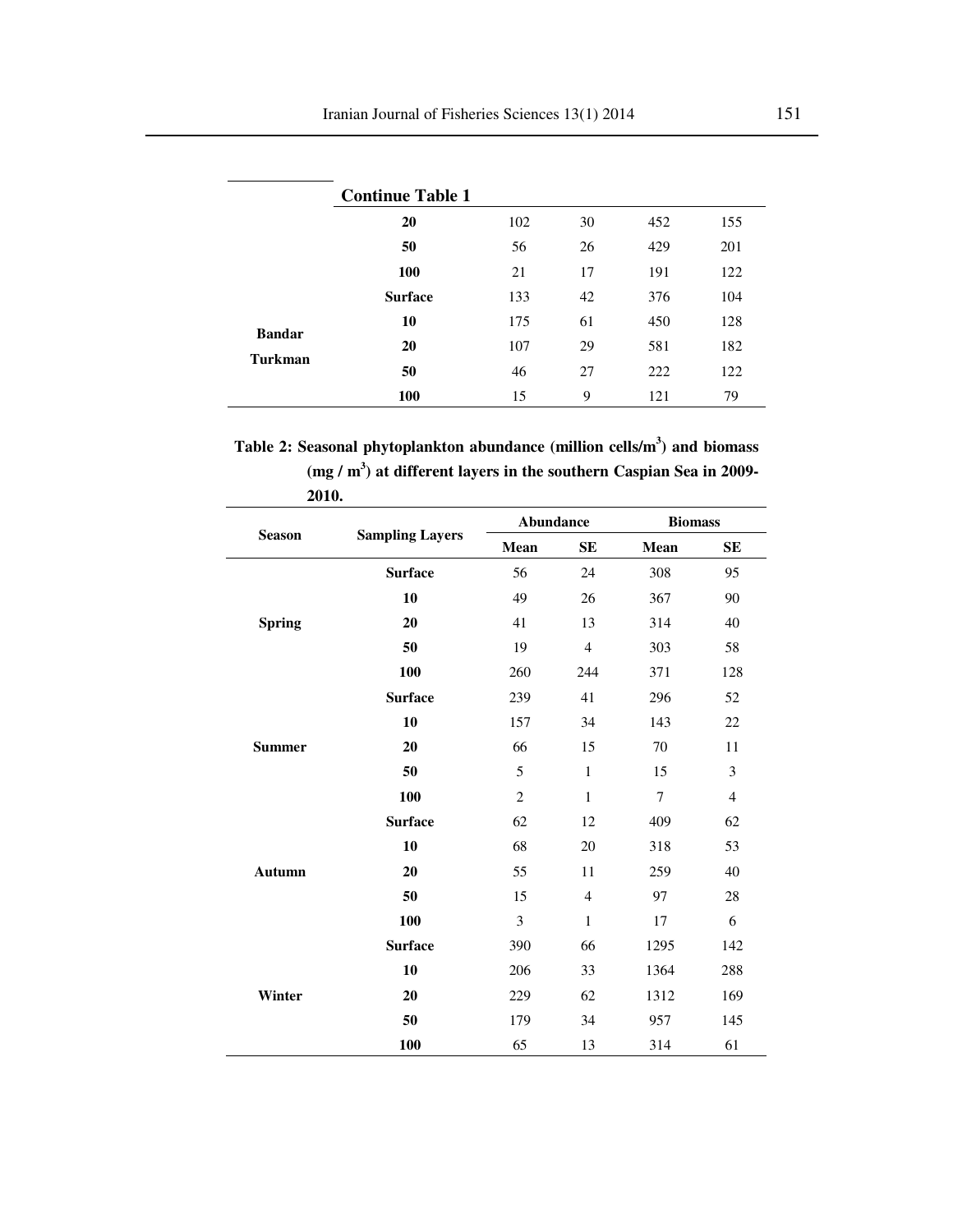Table 3 shows two maxima (winter and summer) and two minima (spring and autumn) of abundance are observed in the photic layer of different depths. Biomass was maximal at 10 m depth station in all seasons and decreased at the stations with higher water depth (50 and 100 m depths), except in winter when inshore and offshore biomass was almost the same. In summer, phytoplankton biomass of the photic zone was 15 times higher than below the photic layers, while the ratio for abundance

obtained was 39. In autumn and winter, the mentioned ratio of abundance and biomass were only 1-5 units; but in the spring, the abundance below the photic layer was higher than photic layer because of high abundance of Haptophyta (Table 4). Meanwhile the coefficient variances of abundance (1.64) and biomass (1.47) were almost similar in the photic layer.

**Table 3: Seasonal abundance (million cells/m<sup>3</sup> ) and biomass (mg/m<sup>3</sup> ) of phytoplankton at photic layer four stations with different water depths in the southern Caspian Sea in 2009- 2010. A=Abundance, B=Biomass** 

|                |                  | <b>Season</b> |           |               |     |             |     |             |     |  |
|----------------|------------------|---------------|-----------|---------------|-----|-------------|-----|-------------|-----|--|
| <b>Station</b> |                  | <b>Spring</b> |           | <b>Summer</b> |     | Autumn      |     | Winter      |     |  |
| water<br>depth | <b>Parameter</b> | <b>Mean</b>   | <b>SE</b> | Mean          | SE  | <b>Mean</b> | SE  | <b>Mean</b> | SE  |  |
|                | A                | 99            | 41        | 346           | 115 | 60          | 13  | 432         | 203 |  |
| 5              | B                | 254           | 65        | 224           | 48  | 553         | 188 | 1362        | 430 |  |
|                | A                | 84            | 57        | 168           | 40  | 77          | 37  | 323         | 119 |  |
| 10             | B                | 430           | 227       | 320           | 115 | 497         | 112 | 1678        | 582 |  |
| 20             | $\mathbf{A}$     | 30            | 13        | 135           | 43  | 74          | 20  | 308         | 69  |  |
|                | B                | 302           | 81        | 132           | 37  | 328         | 54  | 1187        | 151 |  |
| 50             | A                | 18            | 3         | 152           | 40  | 58          | 9   | 281         | 50  |  |
|                | $\, {\bf B}$     | 272           | 80        | 159           | 31  | 300         | 52  | 1175        | 129 |  |
|                | A                | 61            | 33        | 159           | 44  | 43          | 7   | 206         | 32  |  |
| 100            | B                | 370           | 73        | 174           | 32  | 215         | 32  | 1362        | 154 |  |

Annually, the highest percent values of abundance and biomass belonged to Bacillariophyta. Cyanophyta and Pyrrophyta were the second phyla in terms of abundance and biomass respectively. Haptophyta contained 5 and 0.1 percent of total abundance and biomass, respectively. Percentage of abundance and biomass of Euglenophyta, Chrysophyta and Xantophyta were low (Fig. 2).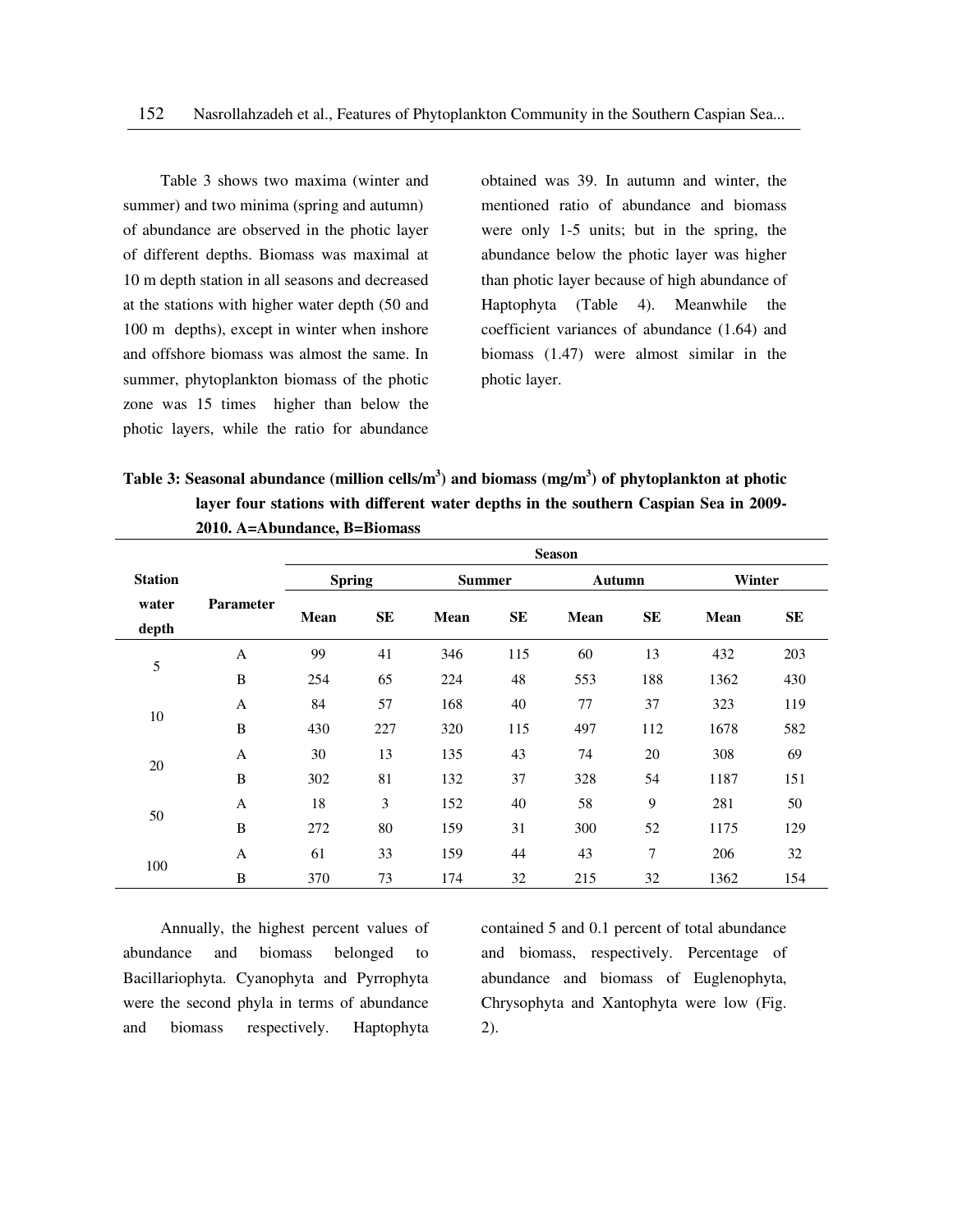

**Figure 2: Percent abundance and biomass of different phytoplankton phyla in the southern Caspian Sea in 2009-2010. (Bac.**=**Bacillariophyta, Pyr.**=**Pyrrophyta, Cya.**=**Cyanophyta, Chl.**=**Chlorophyta, Eug.**=**Euglenophyta, Hap.**=**Haptophyta, Chr.**=**Chrysophyta,Xan.**=**Xantophyta)**

In the canonical discriminant function analysis (CDFA), the four seasons, namely spring, summer, autumn and winter, are clearly identified. During the sampling period, the first canonical discriminant function (CDF1) accounts for the 80.7% of the between-season variance. The second canonical discriminant function (CDF2) accounts for the 13.3% of the between-season variance. The third canonical discriminant function (CDF3) accounts for the remaining 6.0% of total between seasons variance. The significant canonical correlation between seasons and the first canonical discriminant function  $(r = 0.87)$  and second and third CDFs were 0.60 and 0.49, respectively. From the canonical discriminant function scatter plot

and territorial map (Fig. 3), the four seasons form four nearly non-overlapping groups and also the territorial map clearly showed these four groups. The first canonical discriminant function (CDF1, vertical line) separates winter from the other three seasons while the second canonical discriminant function (CDF2, horizontal line) separates spring and other seasons. Result also showed that, among the canonical discriminant coefficient Bacillariophyta and Cyanophyta are the most significant variables in the discriminant function, which means they have the principal role in the classification of the three functions or four groups (seasons).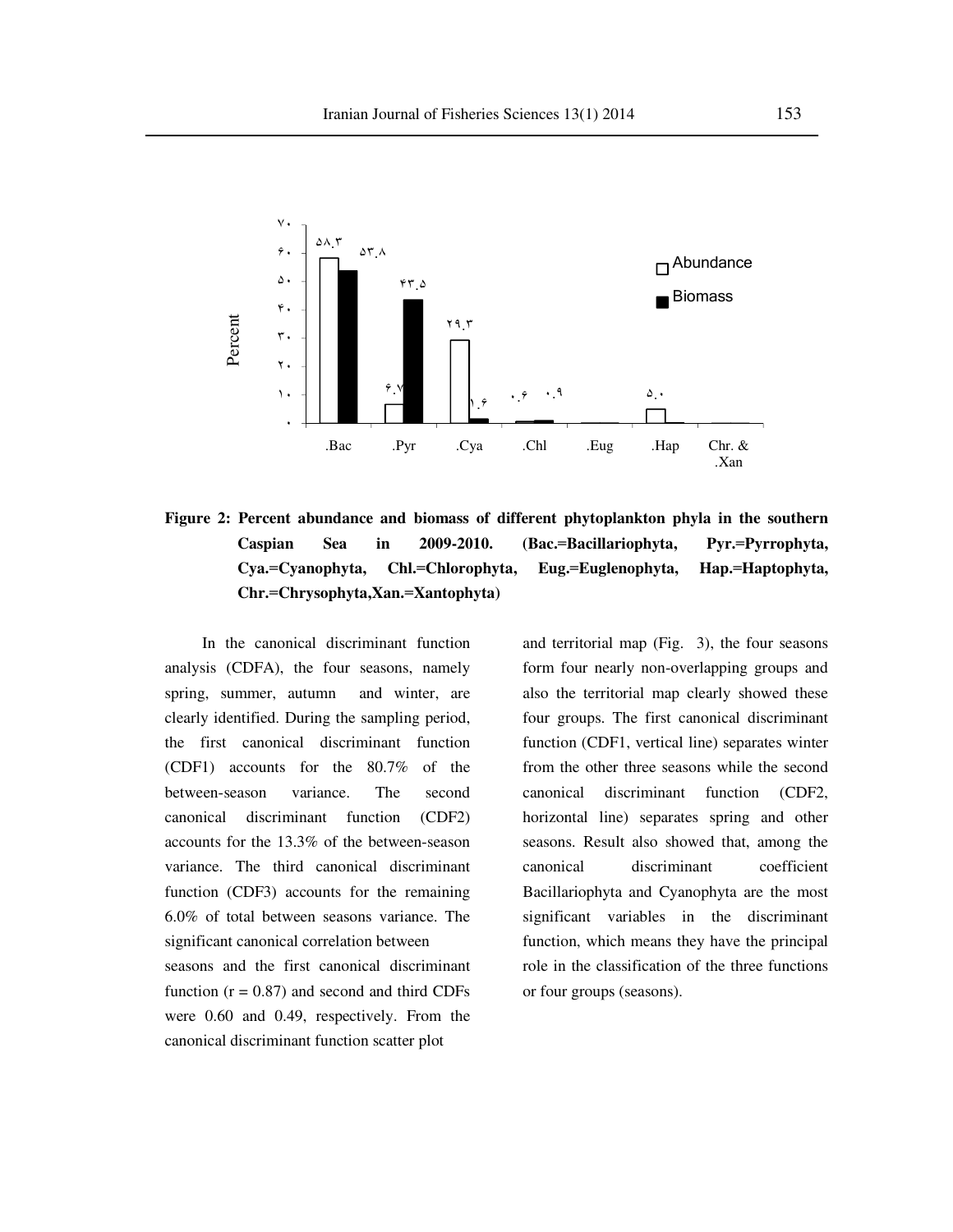

# **Figure 3: Scatter plot and territorial map (shown with lines) of canonical discriminate function analysis based on abundance of three major phytoplankton phyla at different seasons in the photic layer in the southern Caspian Sea.**

The seasonal values of abundance and biomass of phytoplankton phyla in the photic and below photic layers showed that Cyanophyta (in summer) and Bacillariophyta (in autumn and winter) were the predominant phyla. Bacillariophyta and Pyrrophyta,

accompanied by Cyanophyta, formed most of the phytoplankton population in spring. Pyrrophyta was the dominant phylum in seasonal phytoplankton biomass except in winter, when they were replaced by Bacillariophyta (Table 4).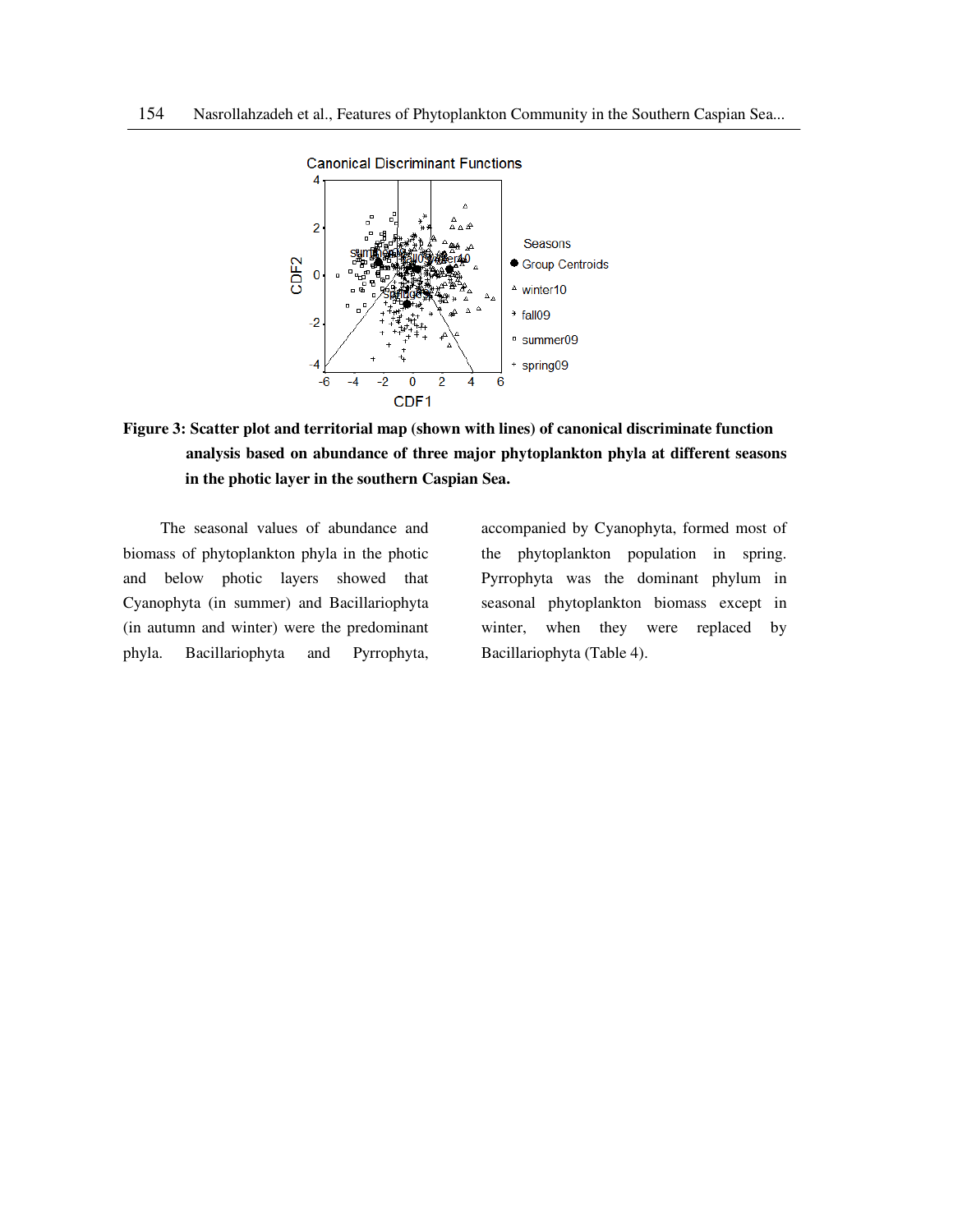|               |       | Bac.    |           | Pyr.   |           | Cya.    |                | Chl.        |           | Eug. |           | Hap.        |           | <b>Total</b> |     |
|---------------|-------|---------|-----------|--------|-----------|---------|----------------|-------------|-----------|------|-----------|-------------|-----------|--------------|-----|
| <b>Season</b> | Layer | Mean    | <b>SE</b> | Mean   | <b>SE</b> | Mean    | SE             | <b>Mean</b> | <b>SE</b> | Mean | <b>SE</b> | <b>Mean</b> | <b>SE</b> | <b>Mean</b>  | SE  |
|               |       |         |           |        |           |         |                | Abundance   |           |      |           |             |           |              |     |
|               | p     | 196.53  | 91.39     | 142.75 | 16.93     | 47.23   | 5.88           | 7.66        | 3.14      | 0.36 | 0.10      | 102.64      | 81.79     | 491          | 131 |
| Spring        | bp    | 22.42   | 6.45      | 123.13 | 20.88     | 30.79   | 9.16           | 3.21        | 1.11      | 0.58 | 0.28      | 812.58      | 812.50    | 990          | 81  |
|               | p     | 47.05   | 10.10     | 65.21  | 8.30      | 1557.76 | 211.06         | 3.73        | 1.02      | 0.81 | 0.33      | 9.95        | 6.75      | 1681         | 810 |
| Summer        | bp    | 441.17  | 73.69     | 81.50  | 14.96     | 68.33   | 25.10          | 14.25       | 7.14      | 0.00 | 0.00      | 0.33        | 0.33      | 40           | 30  |
|               | p     | 441.17  | 73.69     | 81.50  | 14.96     | 68.33   | 25.10          | 14.25       | 7.14      | 0.00 | 0.00      | 0.33        | 0.33      | 620          | 211 |
| Autumn        | bp    | 57.43   | 18.76     | 13.00  | 3.96      | 42.09   | 13.44          | 2.61        | 1.47      | 0.00 | 0.00      | 0.04        | 0.04      | 120          | 34  |
|               | p     | 2724.22 | 338.37    | 105.33 | 9.59      | 43.06   | 5.33           | 9.15        | 2.10      | 1.82 | 0.29      | 1.52        | 0.38      | 2881         | 9   |
| Winter        | bp    | 1359.38 | 252.27    | 13.58  | 2.35      | 24.25   | 6.66           | 14.08       | 8.62      | 0.42 | 0.21      | 0.50        | 0.37      | 1410         | 250 |
|               |       |         |           |        |           |         | <b>Biomass</b> |             |           |      |           |             |           |              |     |
|               | p     | 105.08  | 25.91     | 211.85 | 31.13     | 10.02   | 7.33           | 1.38        | 0.74      | 0.26 | 0.08      | 0.82        | 0.65      | 329          | 51  |
| Spring        | bp    | 20.93   | 8.66      | 296.55 | 55.09     | 0.51    | 0.13           | 0.81        | 0.78      | 0.45 | 0.35      | 6.50        | 6.50      | 326          | 33  |
|               | p     | 15.38   | 4.96      | 148.83 | 23.29     | 21.24   | 2.85           | 2.23        | 1.01      | 0.30 | 0.13      | 0.08        | 0.05      | 188          | 56  |
| Summer        | bp    | 2.59    | 1.08      | 8.81   | 2.09      | 1.02    | 0.31           | 0.01        | 0.00      | 0.02 | 0.02      | 0.00        | 0.00      | 13           | 21  |
|               | p     | 56.29   | 9.00      | 263.84 | 23.14     | 3.75    | 0.79           | 18.29       | 13.33     | 0.36 | 0.27      | < 0.01      |           | 342          | 25  |
| Autumn        | bp    | 23.18   | 11.14     | 48.50  | 16.35     | 0.80    | 0.27           | 0.19        | 0.11      | 0.00 | 0.00      | 0.00        | 0.00      | 73           | 119 |
|               | p     | 964.25  | 109.88    | 355.24 | 30.11     | 2.97    | 1.80           | 0.98        | 0.63      | 0.73 | 0.13      | 0.01        | 0.00      | 1323         | 3   |
| Winter        | bp    | 697.45  | 111.76    | 44.45  | 10.32     | 0.33    | 0.08           | 0.09        | 0.05      | 0.26 | 0.14      | < 0.01      |           | 743          | 116 |

**Table 4: Mean±SE of abundance (×100000cells/m<sup>3</sup>) and biomass (mg/m<sup>3</sup>) of phytoplankton phyla at photic (p) and below photic (bp) layers in the southern Caspian Sea in 2009-2010. Abbreviation as Figure 2.**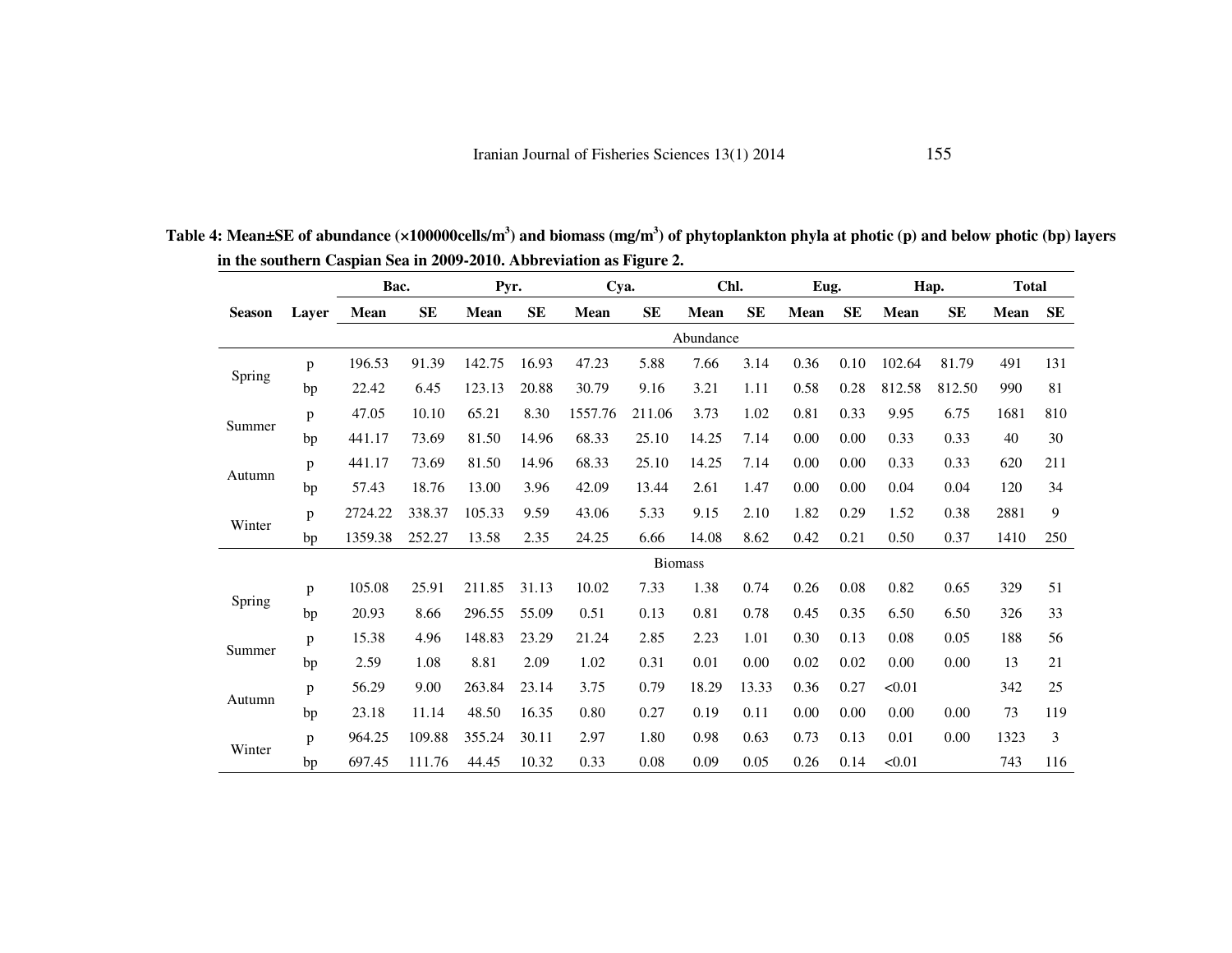The Bacillariophyta showed the highest number of species among the phytoplankton phyla in all seasons; however its lowest number of species occurred in summer (42). The value for Cyanophyta was the same from spring to autumn (16); however it was slightly lower in winter (14). The highest number of species for Chlorophyta (25) and Pyrrophyta (28) was observed in spring and summer, respectively (Table 5). In total, the number of species in the photic layer was higher than

below the photic layer in all phyla, and Bacillariophyta had the highest number of species both in the photic and below the photic layers.

 The diversity species index of the photic layer (2.39) was higher than below the photic layer (2.04). The highest and lowest values of species diversity and evenness indices of spring (2.50, 0.51) were higher than summer (0.96, 0.21) (Table 6).

**Table 5: Number of species in different phyla in seasons and layers in the southern Caspian Sea in 2009-2010.Abbreviation as Fig.2.** 

|              |      |      |       | Phylum |      |                              |                              |      |
|--------------|------|------|-------|--------|------|------------------------------|------------------------------|------|
|              | Bac. | Pyr. | Cya.  | Chl.   | Eug. | Chr.                         | Xan.                         | Hap. |
| Season       |      |      |       |        |      |                              |                              |      |
| Spring       | 53   | 27   | 16    | 25     | 7    | 1                            | 1                            | 1    |
| Summer       | 42   | 28   | 16    | 13     | 7    |                              | -                            | 1    |
| Autumn       | 55   | 23   | 16    | 14     | 5    | $\qquad \qquad \blacksquare$ | $\qquad \qquad \blacksquare$ | 1    |
| Winter       | 53   | 26   | 14    | 16     | 6    | 1                            |                              | 1    |
|              |      |      | Layer |        |      |                              |                              |      |
| Photic       | 80   | 32   | 28    | 36     | 11   | 2                            | 1                            | 1    |
| Below photic | 37   | 23   | 10    | 14     | 5    | $\qquad \qquad \blacksquare$ | $\qquad \qquad \blacksquare$ | 1    |
| Water column | 81   | 33   | 28    | 38     | 11   | 2                            | 1                            | 1    |

**Table 6: Shannon diversity species and evenness indices and species richness in the southern Caspian Sea in 2009-2010.** 

| <b>Season</b> | <b>Shannon</b> index | <b>Evenness</b> | <b>Species richness</b> |
|---------------|----------------------|-----------------|-------------------------|
| Spring        | 2.50                 | 0.51            | 131                     |
| Summer        | 0.96                 | 0.21            | 107                     |
| Autumn        | 2.39                 | 0.50            | 115                     |
| Winter        | 1.69                 | 0.36            | 118                     |
|               | Layer                |                 |                         |
| Photic        | 2.39                 | 0.45            | 192                     |
| Below photic  | 2.04                 | 0.45            | 90                      |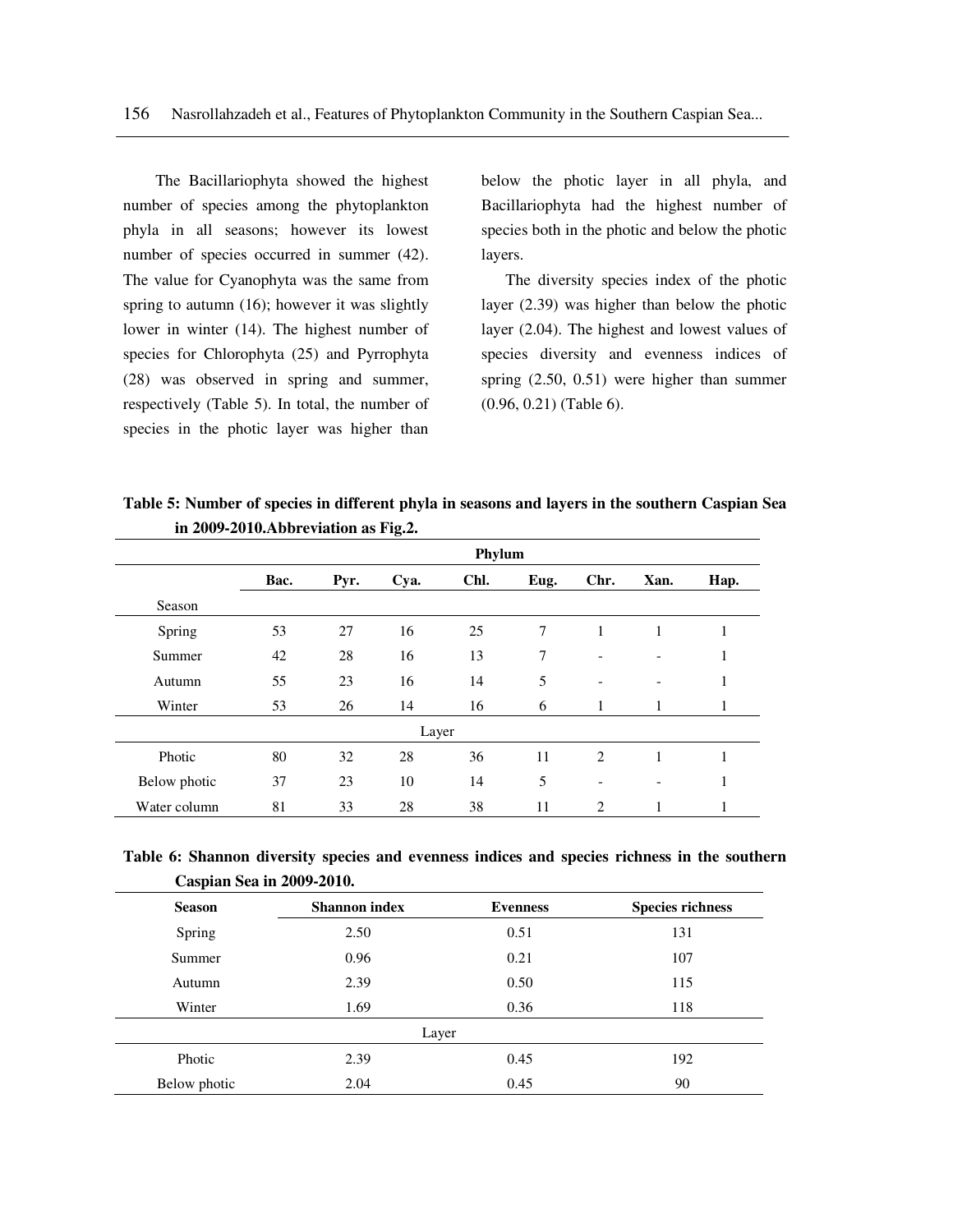Based on the ISI, the most dominant species belonged to the Bacillariophyta in each season except in summer (Table 7). Thereafter, species of Pyrrophyta and Cyanophyta were in the dominant species list. *Binuculeria lauteriburni* was the most frequent and abundant species of Chlorophyta. Based on the ISI, *Oscillatoria* sp., *Exuviaella cordata* and *Chrysochromulina* sp. were the dominant

species in the photic layer in spring. *Oscillatoria* sp. was the predominant species in summer. In autumn, *Oscillatoria* sp. still was in the dominant species list but the ISI of *Thalassionema nitzschioides* was a little higher than it. Finally, in winter *Pseudonitzschia seriata* and *Cerataulina pelagica* were dominant and co-dominant species respectively (Table 7).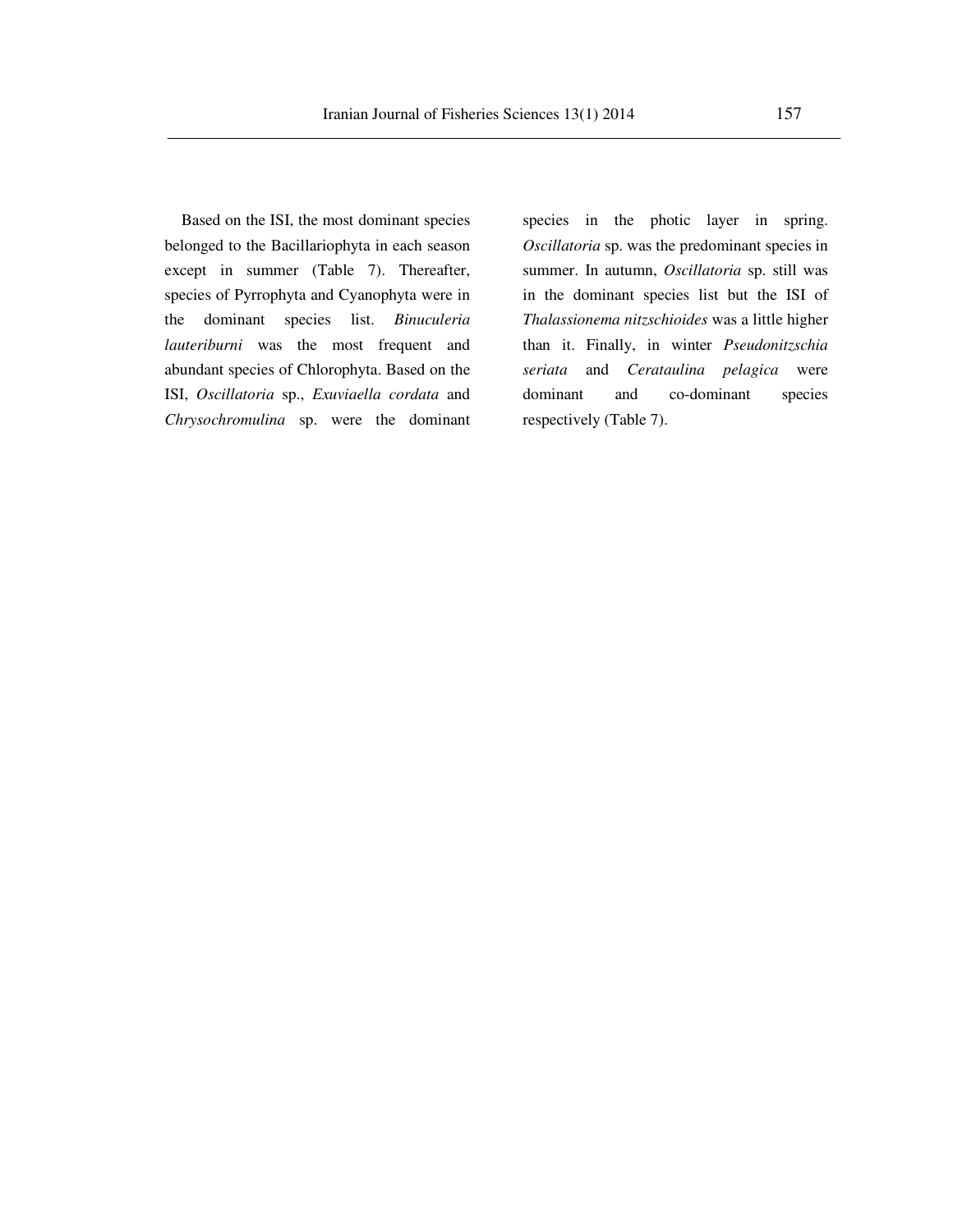158 Nasrollahzadeh et al., Features of Phytoplankton Community in the Southern Caspian Sea...

|                                                             |                           |           |            | <b>Summer</b> |           |            | Fall        |           |            | Winter      |           |
|-------------------------------------------------------------|---------------------------|-----------|------------|---------------|-----------|------------|-------------|-----------|------------|-------------|-----------|
| <b>ISI</b>                                                  | <b>Mean</b>               | <b>SE</b> | <b>ISI</b> | <b>Mean</b>   | <b>SE</b> | <b>ISI</b> | <b>Mean</b> | <b>SE</b> | <b>ISI</b> | <b>Mean</b> | <b>SI</b> |
| 0.76                                                        | 3.13                      | 0.87      | 0.01       | 0.21          | 0.15      | 0.00       | 0.19        | 0.15      | 19.74      | 646.65      | 169       |
| 0.21                                                        | 0.66                      | 0.17      | 0.09       | 1.18          | 0.29      | 1.80       | 10.88       | 2.39      | 0.23       | 8.80        | 1.7       |
| 0.00                                                        | 0.00                      | 0.00      | 0.00       | 0.00          | 0.00      | 0.51       | 4.34        | 1.75      | < 0.001    | 0.21        | 0.2       |
| 0.22                                                        | 1.19                      | 0.37      | 0.22       | 1.95          | 0.35      | 4.37       | 29.43       | 6.98      | 0.36       | 12.65       | 3.2       |
| 1.12                                                        | 4.83                      | 3.46      | 0.00       | 0.00          | 0.00      | 0.34       | 3.56        | 1.24      | 0.30       | 11.28       | 3.1       |
| 0.57                                                        | 2.13                      | 0.81      | 0.05       | 1.11          | 0.27      | 0.06       | 0.28        | 0.10      | 0.34       | 11.34       | 4.0       |
| 3.26                                                        | 12.99                     | 3.83      | 0.87       | 8.86          | 2.34      | 0.79       | 4.36        | 1.44      | 0.74       | 18.60       | 5.1       |
| 0.57                                                        | 3.67                      | 0.92      | 0.02       | 0.26          | 0.14      | 0.27       | 2.15        | 0.74      | 16.90      | 453.75      | 83.       |
| 0.80                                                        | 2.87                      | 1.13      | 0.06       | 1.38          | 0.82      | 0.06       | 0.45        | 0.16      | 0.09       | 2.38        | 0.9       |
| 4.27                                                        | 18.47                     | 8.99      | 0.52       | 5.78          | 0.86      | 8.46       | 51.67       | 15.95     | 2.54       | 80.46       | 16.7      |
| 1.52                                                        | 8.04                      | 5.19      | 0.04       | 0.53          | 0.17      | 0.48       | 2.65        | 0.70      | 0.06       | 1.80        | 0.5       |
| 1.78                                                        | 11.09                     | 9.31      | 0.02       | 0.27          | 0.09      | 0.30       | 1.83        | 0.41      | 0.02       | 0.56        | 0.1       |
| 0.65                                                        | 3.00                      | 0.84      | 0.00       | 0.06          | 0.05      | 8.54       | 62.49       | 24.18     | 45.81      | 1348.35     | 156       |
| 0.77                                                        | 4.87                      | 1.17      | 0.00       | 0.13          | 0.06      | < 0.001    | 0.01        | 0.01      | 0.54       | 14.11       | 1.4       |
| 1.08                                                        | 3.81                      | 1.09      | 0.15       | 1.85          | 1.36      | 0.32       | 2.32        | 0.98      | 3.02       | 59.74       | 18.2      |
| 0.80                                                        | 15.37                     | 14.24     | 0.01       | 0.31          | 0.29      | 0.09       | 1.46        | 0.69      | 0.03       | 1.31        | 0.6       |
| 1.26                                                        | 62.89                     | 62.87     | 0.00       | 0.00          | 0.00      | 0.17       | 4.37        | 3.88      | < 0.001    | 0.21        | 0.1       |
| <i>uta</i> Cleve Peragallo in H.<br>um (Cleve-Euler) Bethge | enii Zingone in Marino et |           |            |               |           |            |             |           |            |             |           |

**Seasonal ISI and mean abundance (×100000 cells/m<sup>3</sup> ) of dominant species in the photic layer of the southern Caspian Sea in 2009-2010.**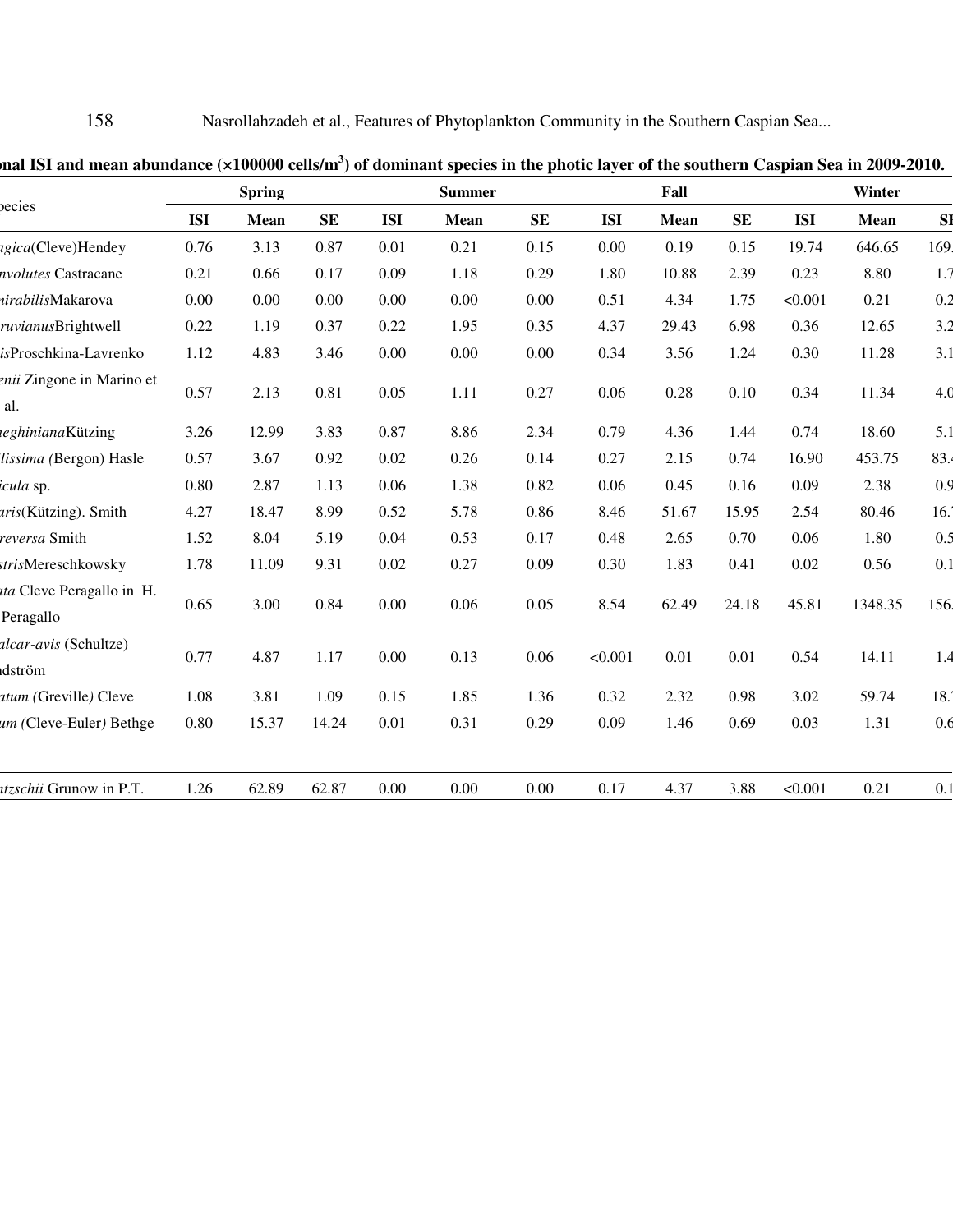| Cleve & Grunow                                   |        |       |       |         |        |       |       |        |       |         |       |
|--------------------------------------------------|--------|-------|-------|---------|--------|-------|-------|--------|-------|---------|-------|
| iema nitzschioides (Grunow)<br>Grunow ex Hustedt | 2.16   | 4.83  | 1.46  | 1.53    | 16.65  | 6.01  | 27.06 | 170.73 | 37.06 | 1.63    | 41.58 |
| iaella cordataOstenfeld                          | 18.55  | 76.19 | 11.42 | 1.58    | 21.71  | 3.48  | 1.30  | 6.89   | 1.14  | 1.02    | 22.60 |
| behningii LindemannKisseleva                     | 0.39   | 1.64  | 0.52  | 0.05    | 0.70   | 0.23  | 0.38  | 2.30   | 0.57  | 0.11    | 2.50  |
| iiaulax polyedra Stein                           | 1.72   | 5.73  | 1.06  | 0.45    | 5.33   | 0.81  | 0.84  | 4.32   | 0.99  | 0.06    | 1.06  |
| dinium variabileHerdman                          | 0.18   | 0.85  | 0.24  | 0.04    | 0.59   | 0.17  | 0.01  | 0.13   | 0.09  | 0.01    | 0.33  |
| polyedricus(Pouchet) Drugg &<br>Loeblich         | 0.29   | 1.13  | 0.90  | 0.04    | 0.66   | 0.31  | 0.04  | 0.51   | 0.31  | 0.01    | 0.31  |
| sa triquetra(Ehrenberg) Stein                    | 0.70   | 3.54  | 1.19  | 0.09    | 1.14   | 0.46  | 0.02  | 0.13   | 0.08  | 0.01    | 0.48  |
| n achromaticum (Levander,)                       | 2.96   | 9.09  | 2.14  | 0.11    | 1.64   | 0.44  | 0.22  | 1.11   | 0.25  | 0.14    | 3.07  |
| ochoideum (Stein) Lemmermann                     | 0.17   | 0.73  | 0.27  | 0.13    | 1.81   | 0.46  | 0.02  | 0.14   | 0.06  | 0.05    | 1.32  |
| ttrum proximum Makarova                          | 4.34   | 20.60 | 4.76  | 1.73    | 20.69  | 4.32  | 9.04  | 42.86  | 4.43  | 2.68    | 63.39 |
| ntrum scutellum Schroder                         | 2.05   | 8.43  | 2.08  | 0.54    | 6.82   | 1.66  | 2.08  | 9.89   | 2.62  | 0.08    | 2.06  |
| <i>rotoperidinium</i> sp.                        | 1.23   | 5.19  | 1.71  | 0.08    | 0.83   | 0.28  | 0.07  | 0.43   | 0.22  | 0.00    | 0.44  |
| rotoperidinium sp.2.                             | 1.19   | 5.75  | 2.87  | 0.00    | 0.07   | 0.05  | 0.00  | 0.00   | 0.00  | 0.00    | 0.16  |
| aena spiroides Klebahn                           | <0/001 | 0.09  | 0.06  | < 0.001 | 0.04   | 0.04  | 0.13  | 0.86   | 0.43  | 0.00    | 0.00  |
| a limnetica Lemmermann                           | 1.54   | 5.51  | 1.43  | 0.43    | 6.08   | 1.72  | 0.40  | 1.68   | 0.42  | 0.05    | 1.17  |
| Lyngbya sp.                                      | 0.54   | 2.56  | 0.98  | 4.44    | 114.49 | 78.02 | 0.43  | 3.74   | 1.59  | 0.73    | 14.88 |
| umigena Mertens ex Bornet &<br>Flahault          | 0.01   | 0.06  | 0.05  | 0.07    | 0.68   | 0.37  | 0.01  | 0.23   | 0.14  | 0.002   | 0.09  |
| ia limosa Agardhex Gomont                        | 0.00   | 0.00  | 0.00  | 0.76    | 68.02  | 53.61 | 0.63  | 15.66  | 12.77 | < 0.001 | 0.08  |
| ble 7:                                           |        |       |       |         |        |       |       |        |       |         |       |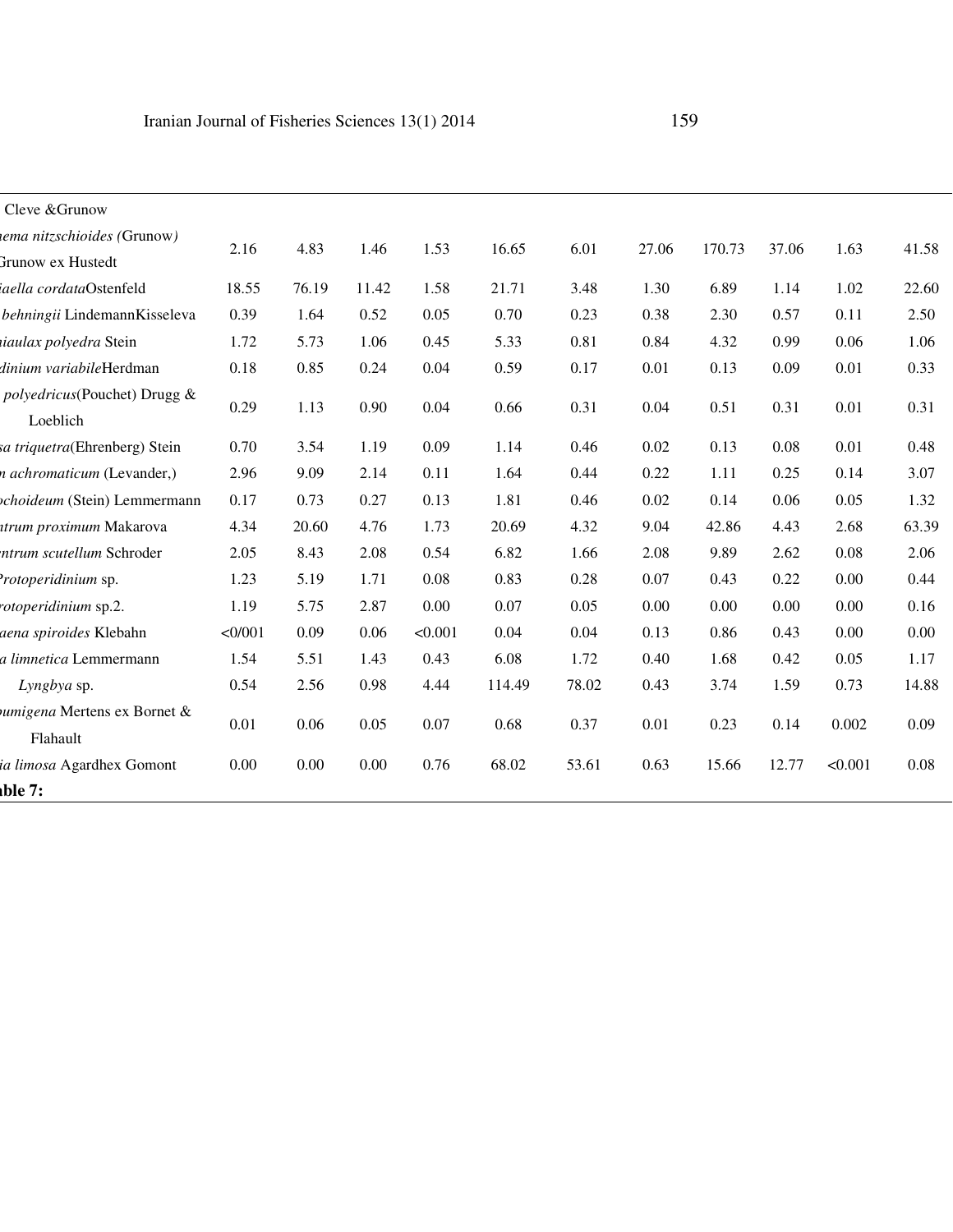| 160                                |       |        |       |       | Nasrollahzadeh et al., Features of Phytoplankton Community in the Southern Caspian Sea |        |       |        |       |      |       |     |
|------------------------------------|-------|--------|-------|-------|----------------------------------------------------------------------------------------|--------|-------|--------|-------|------|-------|-----|
| <i>atoria</i> sp.                  | 12.87 | 37.65  | 4.82  | 80.24 | 1360.63                                                                                | 183.06 | 22.55 | 149.35 | 29.97 | 0.81 | 22.79 | 3.6 |
| terbornii (Schmidle)               | 0.72  | 2.88   | 1.11  | 0.03  | 0.73                                                                                   | 0.35   | 2.19  | 10.85  | 2.36  | 0.30 | 6.83  | 2.0 |
| na-Lavrenko<br><i>romulina</i> sp. | 5.04  | 102.64 | 81.79 | 0.22  | 9.95                                                                                   | 6.75   | 0.08  | 0.45   | 0.17  | 0.05 | 1.52  | 0.3 |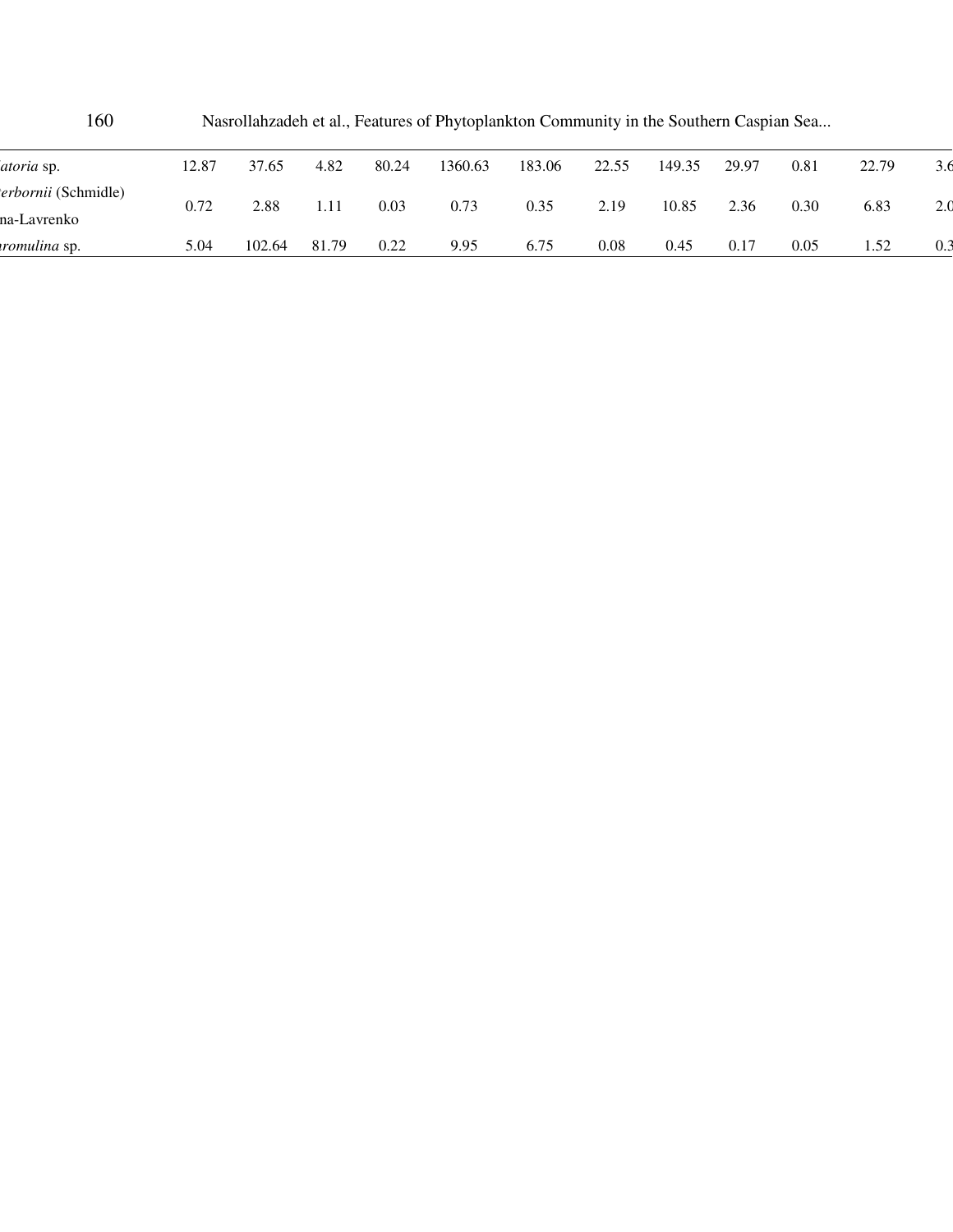|                             |                          | <b>Percent Frequency</b> |                          | <b>Percent Abundance of</b><br>phylum | <b>Percent Biomass</b><br>of phylum<br>Year |                |  |
|-----------------------------|--------------------------|--------------------------|--------------------------|---------------------------------------|---------------------------------------------|----------------|--|
|                             |                          | Year                     |                          | Year                                  |                                             |                |  |
| <b>Species</b>              | 1997                     | 2009-2010                | 1997                     | 2009-2010                             | 1997                                        | 2009-2010      |  |
| Cyclotella meneghiniana     | 31.0                     | 50.0                     | 15.0                     | 1.2                                   | 10                                          | 0.7            |  |
| Pseudosolenia calcar-avis   | 56.0                     | 35.0                     | 7.9                      | 0.6                                   | 75.5                                        | 27             |  |
| Dactyliosolen fragilissima  | 3.70                     | 36.0                     | 0.3                      | 9                                     | < 0.01                                      | 30             |  |
| Thalassionema nitzschioides | 68.0                     | 65.0                     | 68.0                     | 6.7                                   | 6.3                                         | $\overline{2}$ |  |
| Cerataulina pelagica        | $-$                      | 20.0                     |                          | 18.3                                  |                                             | 9.8            |  |
| Pseudonitzschia seriata     | $- -$                    | 43.0                     |                          | 43.5                                  |                                             | 20.5           |  |
| Bacillariophyta             | 99.0                     | 97.0                     | 77.0                     | 58.3                                  | 93                                          | 53.8           |  |
| Exuviaella cordata          | 80.0                     | 82.0                     | 89.0                     | 31                                    | 48.6                                        | 2.4            |  |
| Goniaulax polyedra          | 2.0                      | 44.0                     | 0.5                      | $\overline{4}$                        | 1.6                                         | 1.9            |  |
| Prorocentrum proximum       | 0.7                      | 83.0                     | 0.07                     | 37                                    | 0.8                                         | YY, 9          |  |
| Pyrrophyta                  | 89.0                     | 97.0                     | 19                       | 6.7                                   | 5.9                                         | 43.5           |  |
| Oscillatoria limosa         | 4.0                      | 2.0                      | 46                       | 5                                     | 2.4                                         | 5              |  |
| Oscillatoria sp.            | $-\,-$                   | 95.0                     | $\overline{\phantom{m}}$ | 86                                    |                                             | 53             |  |
| Nodularia spumigena         | $-$                      | 6.0                      |                          | 0.07                                  |                                             | 1.3            |  |
| Cyanophyta                  | 14.0                     | 97.0                     | 1.4                      | 29.3                                  | 0.5                                         | 1.6            |  |
| Binuclearia lauterbornii    | 12.0                     | 37.0                     | 88                       | 57                                    | < 0.01                                      | < 0.01         |  |
| Chlorophyta                 | 14.0                     | 41.0                     | 2.6                      | 0.6                                   | 0.05                                        | 0.9            |  |
| Chrysochromulina sp.        | $\overline{\phantom{a}}$ | 0.02                     |                          | 100                                   |                                             | 100            |  |

## **Table 8:Comparison of percent abundance and frequency of some dominant, native and dwell phytoplankton species in the southern Caspian Sea in 1997 versus 2009-2010.**

Percent abundance and frequency of some dominant, native and dwell species of the Caspian Sea are compared for the period between 1997 and 2010. The decrease of frequency and abundance of some native and dwell species (*Thalassionema nitzschioides* and *Pseudosolenia calcar-avis*) are shown in the Table 8.

### **Discussion**

 During the period of study, the highest and lowest surface sea temperatures (SST) were observed in summer (26.46±0.12°C) and winter (9.59±0.31°C), respectively; while the values were 20.76±0.25°C and 17.88±0.20°C in spring and autumn, respectively (Nasrollahzadeh et al., 2012).The seasonal mean of SST was almost similar to data in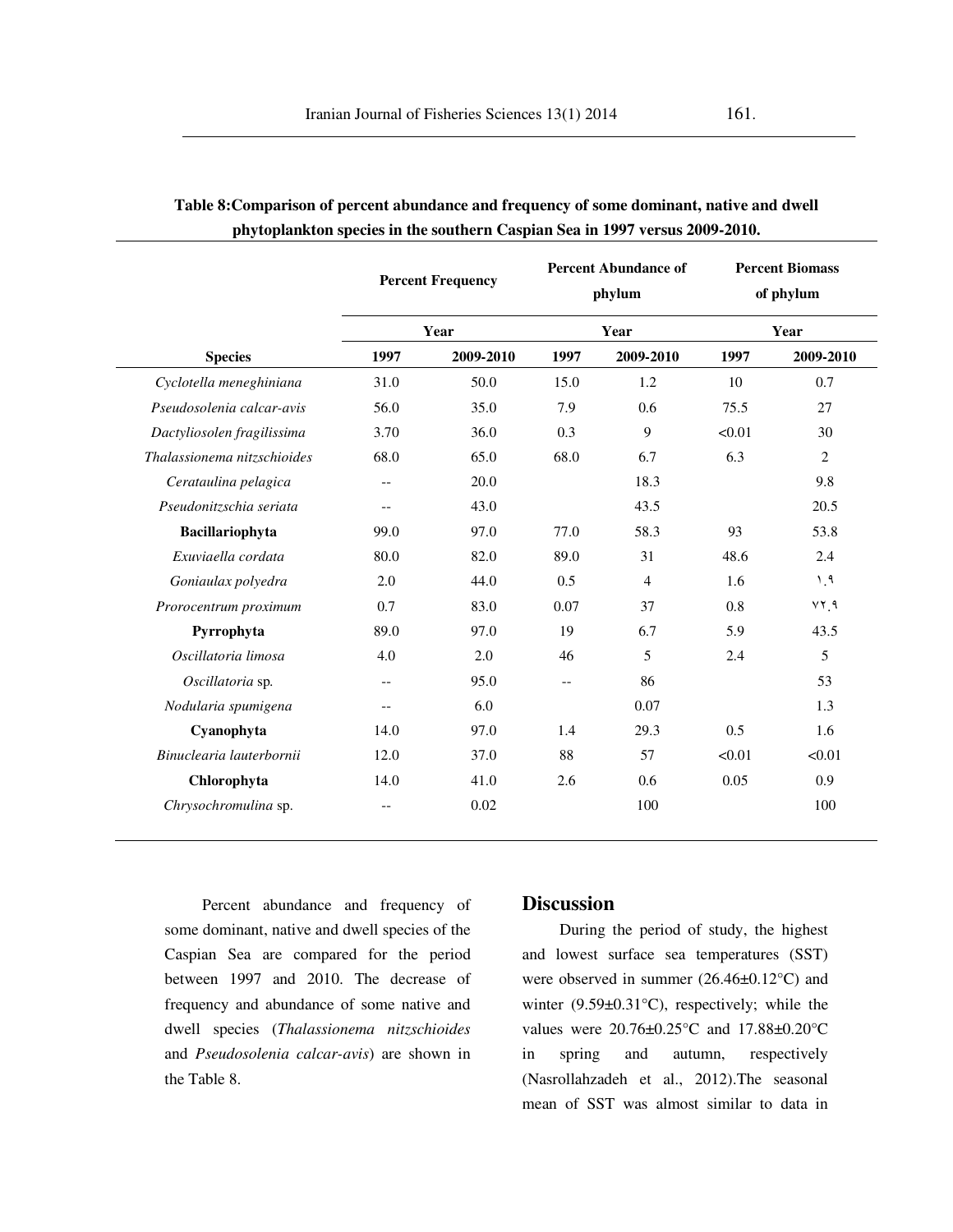1997 (Nasrollahzadeh, 2008). It has been accepted that climate changes (Gomez and Souissi, 2003, 2007) and increase in nutrients are important factors in the increase of phytoplankton reproduction (Auer et al., 2004). Increases of detergents, fertilizers and nutrients from enhanced outlet of domestic, industrial and agricultural sewages to the wetlands and coastal water of Caspian Sea and increase of deforestation (Kideys et al., 2008), are important factors for nutrient sources. A study by Nasrollahzadeh et al. (2008<sub>a</sub>) also justified the shift of trophic status of Iranian Coastal of Caspian Sea from oligotrophic to mesoeutrophic from 1997 to 2008 due to increasing of nutrients.

 In an undisturbed ecosystem, various parameters (nutrient, temperature, pH, climate, and grazing pressure) have an impact on phytoplankton population through natural cycles and sources. However, today, some unnatural and new factors interplay in the Caspian Sea: sources of nutrient, regional warming and predatory relationships. They may lead to favour situations of algal blooms in different seasons and species. Cyanophyta are living organisms from the natural ecosystem. However, human activity and organic matter caused an increase in population and distribution of Cyanophyta. A comparison with the results of previous studies (Laloei, 2005; Farabi et al., 2009) in Amirabad (transect nearby the Neka Power Plant) indicates the dramatic increase of Cyanophyta population. High Cyanophyta population is an alarm of eutrophication in this area. Heat from the cooling water system of the Neka Power Plant near the Amirabad transect, nutrient matters from lysis of the huge mass of *M.leidyi* (Shiganova et al., 2003; Nasrollahzadeh et al.,  $2008<sub>b</sub>$ ), discharge of sewage to the sea or river tributaries and global warming are the main unnatural causes of increase in the phytoplankton population. It is noticeable that the Cyanophyta bloom in 2009 in Nowshahr and Tonekabon transects, has made this semienclose ecosystem more instable to ecological events (Nasrollahzadeh et al., 2011). In this view, it is important to identify the potential of blooming harmful species. Because bloom disturbs the ecosystem even if it happens in valuable species of the food chain. Massive blooms of *Exuviaella cordata* during the early 1980 (after invasion *M.leidyi*) in the Black Sea (Sorokin, 1999) increased the development of eutrophication in the area.

 In summer, high population of *M. leidyi*  in the Caspian Sea decreased the grazers of phytoplankton (i.e. zooplankton) and indirectly increased the phytoplankton abundance (Shiganova et al., 2003). Meanwhile a combination of suitable conditions has led to the bloom of *Nodularia spumigena* mainly offshoreTonekabon and it was felt in the Nowshahr transect too (Nasrollahzadeh et al., 2011). The bloom took place some days before summer cruises and crashed a few hours before sampling. Spare strips of bloomed algae were observed on the water surface at the sampling time. Inspite of bloom breaking, the high population of Cyanophyta in Tonekabon transect indicated the persistence of suitable conditions for other species of Cyanophyta reproduction.

 In winter, massive precipitation of mucus, dead ctenophores (Roohi et al., 2010;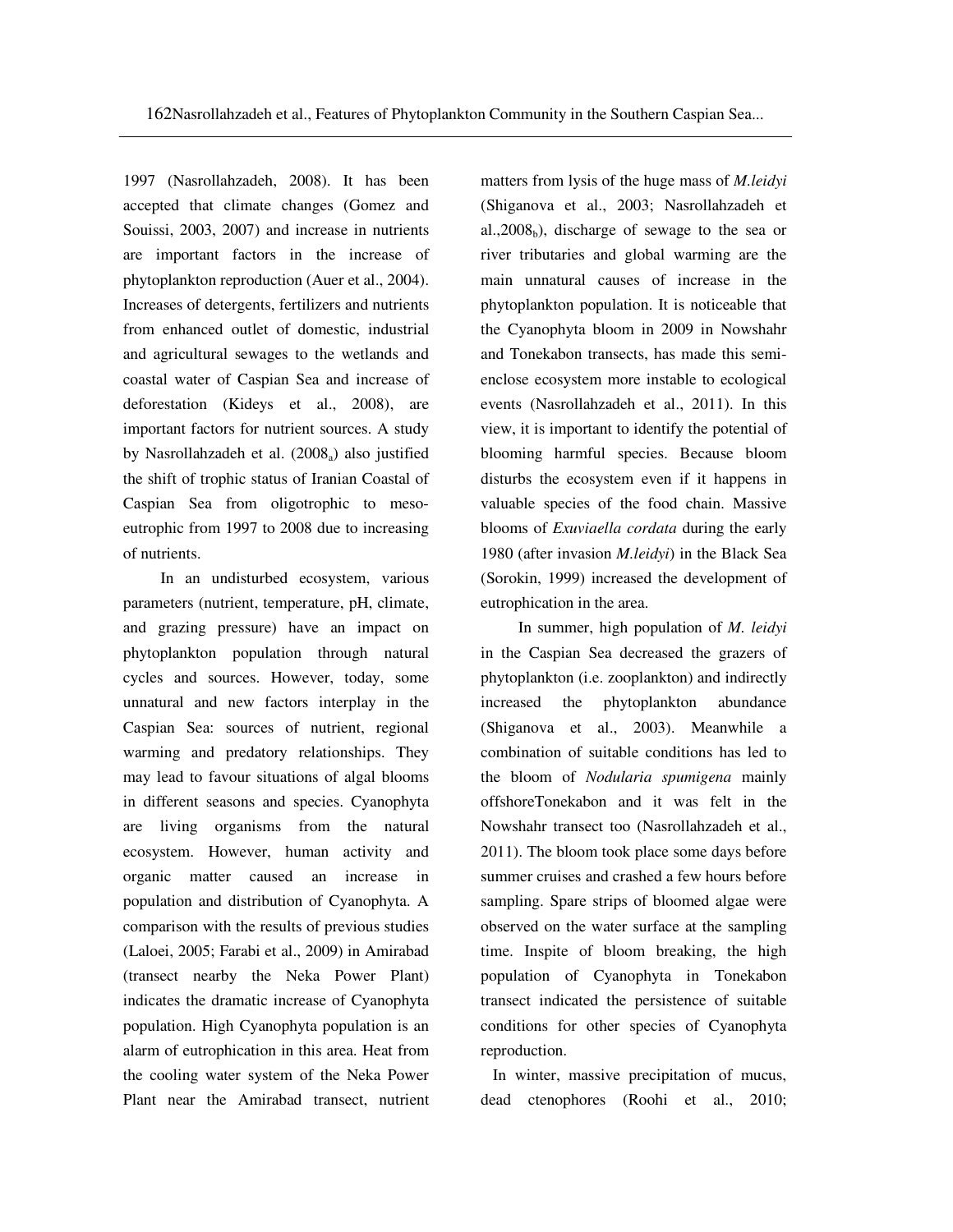Mokarami et al., 2012) and enormous phytoplankton biomass (Makhlough et al., 2012) entered nutrients to the bottom. Then, upwelling processes injected high nutrients to the water column that became available for phytoplankton reproduction (Kamburska et al., 2006).

 Phytoplankton abundance showed two maxima in spring and autumn in 1997. The two peaks of seasonal abundance shifted in 2010 (about a decade after the invasion of *M. leidyi* to the Caspian Sea) to summer and winter due to more available nutrients. The canonical discriminant coefficient of data showed that Bacillariophyta and Pyrrophyta had the main role in the classification of seasons in 1997. However, this study indicated the dominance of Bacillariophyta and Cyanophyta in all seasons except in some samples from Anzali in spring when Haptophyta exceeded Cyanophyta. So in the canonical discriminant coefficient, Bacillariophyta and Cyanophyta are the most significant variables in the discriminant function.

 Evenness index was low in summer (0.21) and winter (0.36), while it was higher in spring and autumn (0.50) in 2010. It seems that some environmental conditions that were suitable for the reproduction of a larger number of phytoplankton species in the spring and fall occurred. Increase of photic hours, temperature and nutrients are the main effective factors in phytoplankton increment in spring. In autumn, temperature was set between the high values of summer and the low ones winter. In this season the thermal

stratification with a thermocline began to degrade and was instable (Nasrollahzadeh et al., 2012). So, the water body was in a transient situation. In other words, fall was between the shifting of certain characteristics of summer (warm and calm weather, stratified water) to winter (cold and turbulent water). The combination of these factors along with low grazers (due to high abundance of *M.leidyi*) (Kideys, 2008; Mokarami et al., 2012) provided suitable conditions for species of different phytoplankton phyla.

 As mentioned, warm (more than 20 ºC), calm and stratified water in summer are favourable for *Oscillatoria* sp. reproduction (Chorus and Bartram, 1999; Nasrollahzadeh et al., 2008c). *Oscillatoria* sp. is one of dwelling species of the Caspian Sea. However, this large abundance of the species in 2009 inserted *Oscillatoria* sp. in the list of "harmful and potential bloom species" in the area (Makhlough et al., 2012).

 In winter, turbulent water, upwelling and high nutrient sources provided good conditions for extreme reproduction of three species of Bacillariophyta. The population of dominant species was high as much as the bloom in some samples in winter. It led to low values of Shannon and evenness indices (Brower et al., 1998).

 The list of dominant species is almost different to that of the previous years. As Nasrollahzadeh et al.  $(2008_a)$  showed, the dominant species contained *Exuviaella cordata*, *Thalassionema nitzschioides*, *Cyclotella meneghiniana*, *Pseudosolenia calcar-avis* and *Oscillatoria* sp. from 1997 to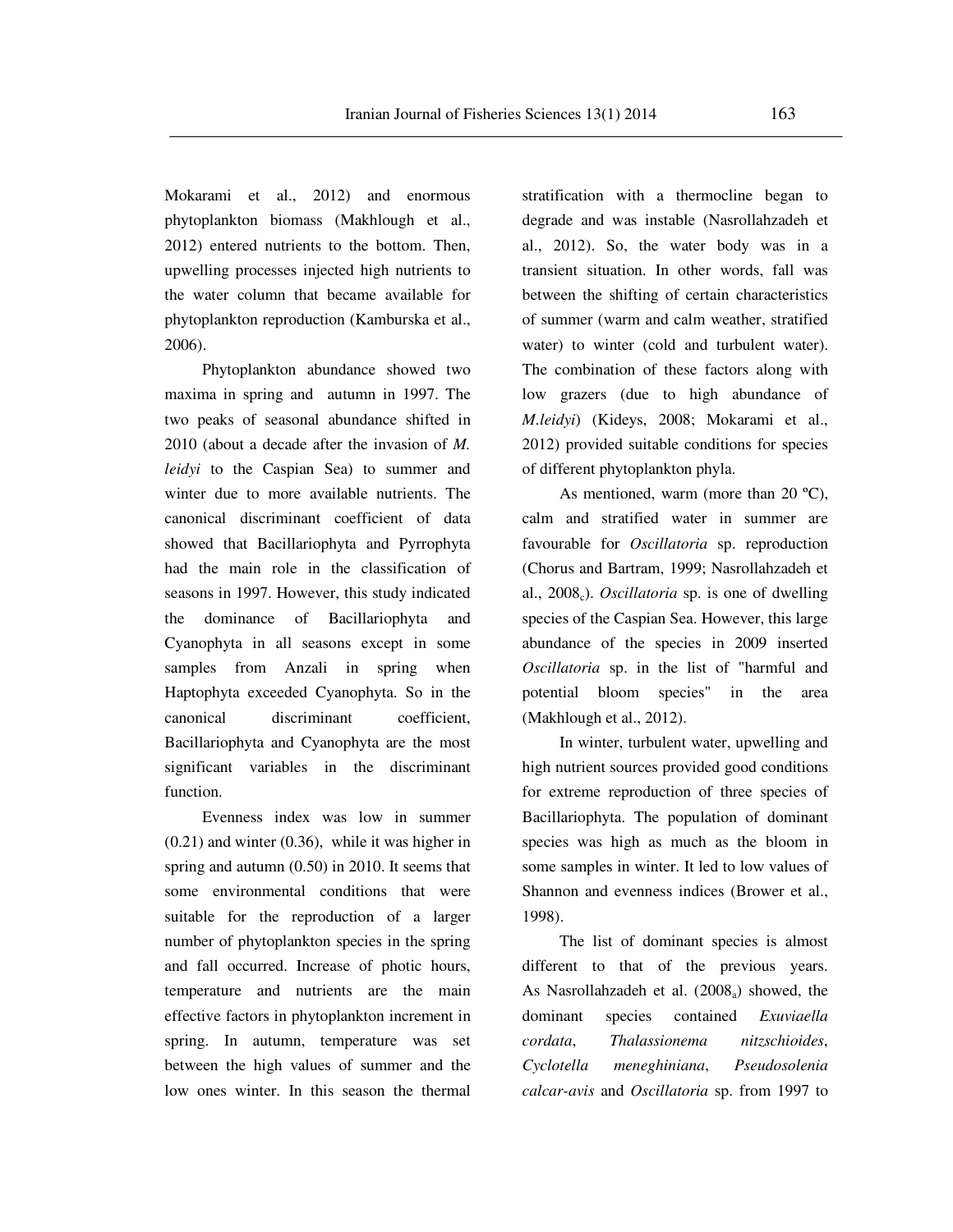2004. In 2009-2010 not only some new and harmful species appeared in the phytoplankton community of the Caspian Sea, but also they contributed to the dominant species list: *Oscillatoria* sp., *Pseudonitzschia seriata*, *Thalassionema nitzschioides*, *Cerataulina pelagica*, *Chrysochromulin*a sp. and *Exuviaella cordata*. The study in north and middle of the Caspian Sea also indicated to presence of invader species such as *Pseudonitzschia seriata*, *Cerataulina pelagica* in recent decade (Shiganova et al., 2005). As the results showed the abundance percentages of some dwell or native (*Pseudosolenia calcar-avis* and *Cyclotella meneghiniana*) species decreased, while frequency and abundance percentage of some species such as *Oscillatoria* sp. and *Dactyliosolen fragilissimus* increased noticeably in 2010. Unusual diatoms changed the phytoplankton structure of the Caspian Sea. In other words, the abundance and composition of phytoplankton are driven by unnatural environment factors and stress (Makhlough et al., 2012) as well as natural factors.

Two peaks of phytoplankton abundance were shifted from spring and autumn (before the invasion of *M.leidyi*) to summer and winter (one decade after the invasion of *M.leidyi*) due to the suitable warmer climate and the new availability nutrient. The peaks were formed by *Oscillatoria* sp. (filament form) and *Pseudonitzschia seriata* (chain form) species from Cyanophyta and Bacillariophyta phyla. Opportunistic reproduction, toxin production and harmful characteristics of dominant species in the two seasons are the evidences of the under stress features of the Caspian Sea. The next sequence of this phenomenon will set

the Caspian Sea in an unprecedented ecological situation.

#### **Acknowledgments**

This research was funded by the the Iranian Fisheries Research Organization (IFRO) through the Project: ''The study on diversity, distribution and abundance of phytoplankton in the southern of Caspian Sea''. We wish to thank the Captain and crews of the R/V Guilan and the plankton laboratory in Mazandaran province for the phytoplankton analyses.

### **References**

- **APHA (American Public Health Association)., 2005.** Standard method for examination of water and wastewater. Washington. USA: American public health association publisher,  $18<sup>th</sup>$ edition, 590P.
- **Auer, B., Elzer, U.H. and Arndt, H., 2004.** Comparison of pelagic food webs in lakes along a trophic gradient and with seasonal aspects: influence of resource and predation. *Journal of Plankton Research*, 26, 697-709.
- **Bluman, A. G., 1998.** Elementary statistics: a step by step approach. USA: Tom Casson publisher, 3<sup>rd</sup> edition, 749P.
- **Brower, J. E., Zar, J. H. and Ende, C. N. Y., 1998.** Field and laboratory methods for general ecology. Boston: WCB McGraw Hill.4th Edition, 273P.
- **CEP (Caspian Environment Programme), 2006.** A Study on the Harmful Algal Bloom in the Southwestern Basin of the Caspian Sea, Ministry of Jihad Agriculture & Iranian Fisheries Research Organization & Research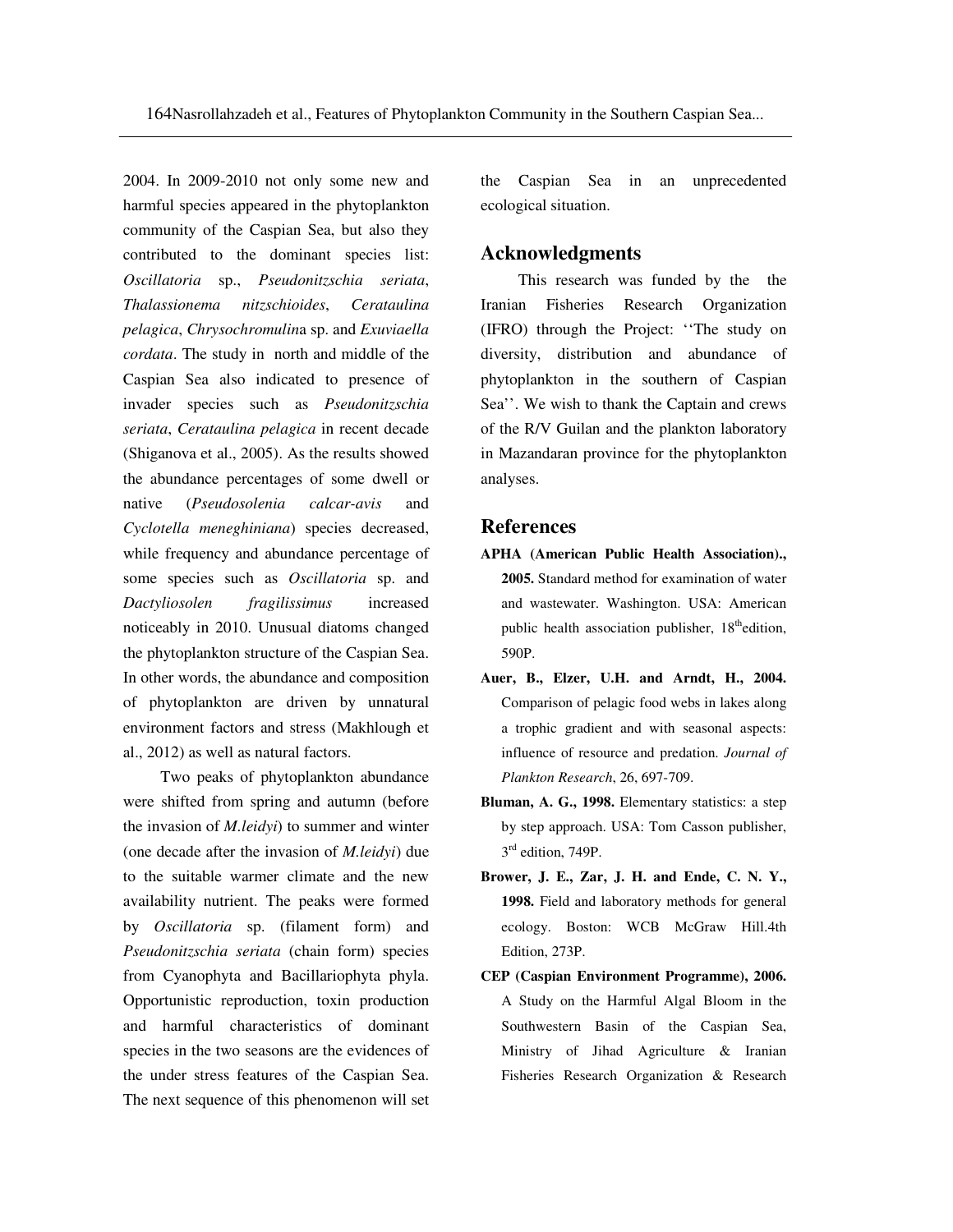Center for Fish Farming in Inland Waters & Caspian Sea Ecological Research Center.

- **Chorus, I. and Bartram, J., 1999.** Toxic cyanobacteria in water, A guide to their public health consequences, monitoring and management. London: UK. E & FN Son, 416P.
- **Farabi, S. M. V., Porgholam, R., Nasrollahzadeh, H. S., Solaymanrodi, A., Makhlough, A., Vahedi, F., 2009.**The investigation in cooling systems of and their effects on environment and aquatics matter of Caspian Sea. Departmentof the Environment I.R.IRAN, 141P. (In Persian).
- **Fazli, H., Farabi, S. M. V, Daryanabard, G. R., Ganjian, A., Vahedi, F., Tabari, M., Varedi, S. A., 2010.** Hydrology and Hydrobiology data analysis collected during 1998-2007. Tehran: Ecological Institute of Caspian Sea- Iranian Fisheries Research Organization, 172P. (In Persian).
- **Golaqaei, M., Tahami, F. S., Makhlough, A., Gangian, A., Kayhansani, A., Dostdar, M., Eslami, F., Nasrolah-Tabar, A., Khodaparast, N., Mokarami, A. and Pormand, T. M., 2012**. The survey of diversity, distribution and abundance of phytoplankton in the southern part of Caspian Sea in 2009. Tehran: Ecological Institute of Caspian Sea-Iranian Fisheries Research Organization, 108P. (In Persian).
- **Gomez, F. and Souissi, S., 2003.**The impact of the 2003 summer heat wave and the 2005 late cold wave on the phytoplankton in the north-eastern English Channel. *Biologies*, 331, 678–685.
- **Gomez, F. and Souissi, S., 2007.** Unusual diatoms linked to climatic events in the northeastern

English Channel. *Journal of* Sea *Research*, 58, 283–290.

- **Habit, R. N. and Pankow, H. P., 1976.** Algenflora der Ostsee II, Plankton, Gustav Fischer Verlag, Jena University, Rostock publication, Germany. 493P.
- **Kamburska, L., Schrimpf, W., Djavidnia S., Shiganova, T. and Stefanova, K., 2006.**  Addressing the ecological issue of the invasive species: special focus on the ctenophore *Mnemiopsis leidyi* (Agassiz, 1865) in the Black Sea. European Commission- Joint Research Centre, http://www.jrc.cec.eu.int
- **Kideys, A. E., Roohi, A., Eker-Develi, E., Melin, F. and Beare, D., 2008.** Increased Chlorophyll Levels in the Southern Caspian Sea Following an Invasion of Jellyfish. Research Letters in Ecology, pp. 1-5.
- **Kosarev, A. N. and Yablonskaya, E. A., 1994.**  The Caspian Sea. SPB Academic Publication, Moscow, Russia, 259P.
- **Krebs, C. J., 1999.** Ecological Methodology. England: Benjamin/Cumming an imprint of Addison Wesley Longman Second Edition, 624P.
- **Laloei, F., 2005.**The influence of cooling system of Neka power plant on Caspian Sea environment, Final Report. Caspian Sea Ecology Research Center, Mazandaran, 33P.

**Makhlough, A., Nasrollahzadeh, H. S., Pourgholam, R. and Rahmati, R., 2011.**The Introduction of toxic and harmful new species of phytoplankton in the Iranian costal water of the southern Caspian Sea. *Journal of Biology Science. Lahijan*, 5, 77-93. (in Persian).

**Makhlough, A., Nasrollahzadeh, S. H., Farabi, S. M. V., Roshantabari, M., Eslami, F.,**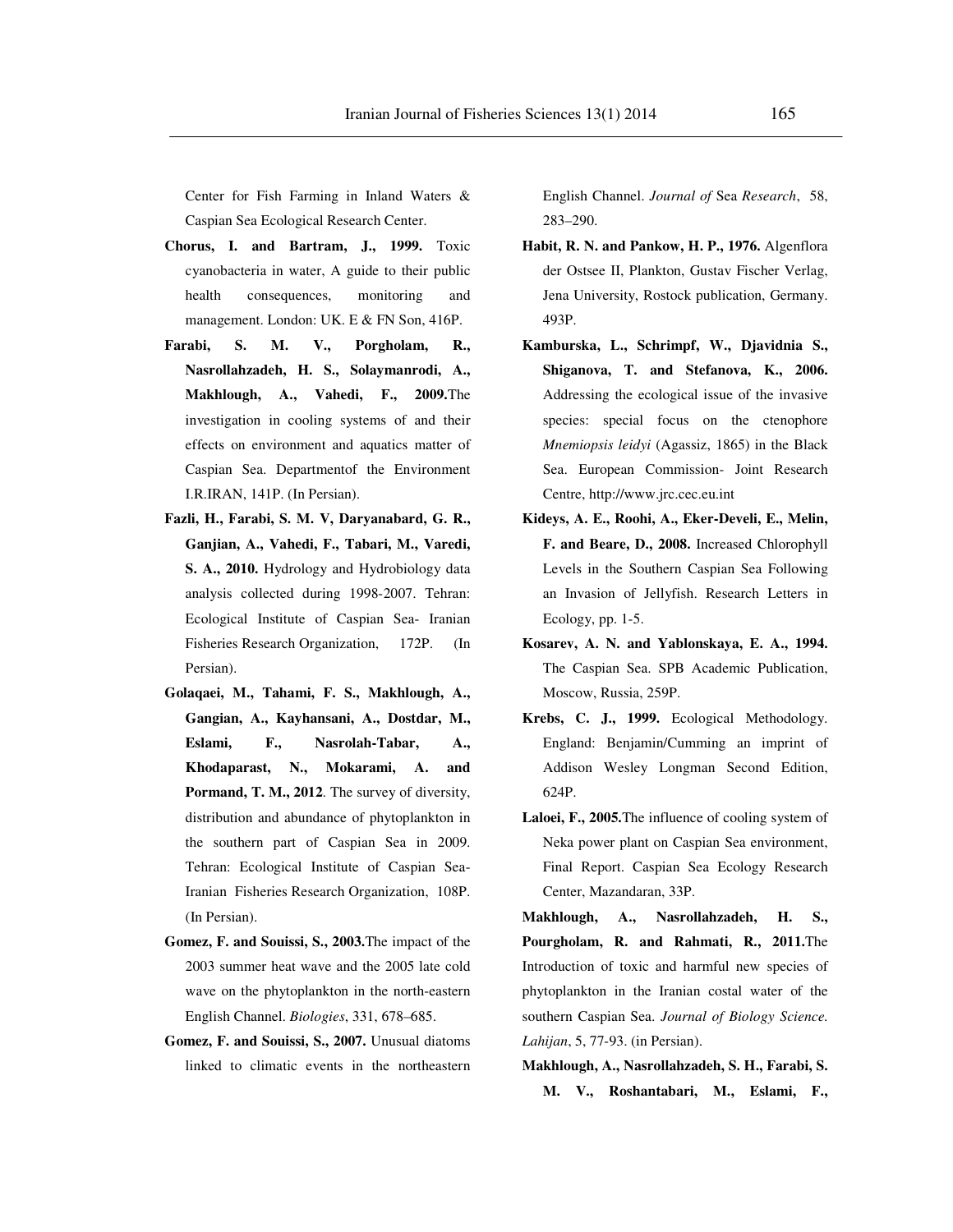**Rahmati, R., Tahami, F., Keyhansani, A.L., Doostdar, M., Khodaparast, N., Ganjian, A. and Mokarami, A., 2012.** The survey of diversity, distribution and abundance of phytoplankton in the southern part of the Caspian Sea, Final Report. Caspian Sea Ecology Research Center, 150P. (In Persian).

- **Mokarami, A., Nasrollahzadeh, S. H., Naderi, M., Eslami, F., Farabi, S. M. V., Rostamian, M. T., Roshantabari, M., Doostdar, M., Keyhansani, A. R., Qanei, M., Azari, H., Solaymanrodi, A., Porgholam, R. and Roohi, A., 2012.** The survey of abundance and biomass of *Mnemiopsis leidyi* in the southern part of the Caspian Sea, Final Report.Caspian Sea Ecology Research Center, Mazandaran, 70P. (In Persian).
- Nasiri, R., 2010. Training of SPSS<sub>17</sub> for Windows, Cultural Center of Nashr Gostar, Tehran. 336P. (In Persian).
- **Nasrollahzadeh, H. S., 2008.** Ecological modeling on nutrient distribution and phytoplankton diversity in the southern of the Caspian Sea. PhD thesis, University Science Malaysia.
- **Nasrollahzadeh, H. S., Zubir, B. D., Foong, S. Y. and Makhlough, A., 2008a.**Trophic status of the Iranian Caspian Sea based on water quality parameters and phytoplankton diversity. *Continental Shelf* Research, 28, 1153–1165.
- **Nasrollahzadeh, H. S., Zubir, B. D., Foong, S. Y. and Makhlough, A., 2008b.** Spatial and temporal distribution of macronutrients and phytoplankton before and after the invasion of the ctenophore, *Mnemiopsis leidyi*, in the Southern Caspian Sea. *Chemistry and Ecology*, 24, 233–246.
- **Nasrollahzadeh, H. S., Zubir, B. D., Foong, S. Y., Makhlough, A., Vahedi, F., Unesipour, H.,**

**Nasrollahtabar, A., Olumi, Y. and Roohi, A., 2008c**.. Multivariate statistical analysis of water chemistry and phytoplankton characteristics in the southern Caspian Sea. International Conference on Environmental Research and Technology (ICERT), 28-30 May, Penang, Malaysia, pp. 541-544.

- **Nasrollahzadeh, H. S., Makhlough, A., Pourgholam, R., Vahedi, F., Qanqermeh, A. and Foong, S. Y., 2011.** The study of *Nodularia spumigena* bloom event in the Southern Caspian Sea, Applied Ecology and Environmental Research, 9, 141-155.
- **Nasrollahzadeh, H. S., Younesipour, H., Olomi, Y., Nasrollatabar, A., Elyasi, F., Noroozian, M., Delinad, G. H., Vahedi, F., Golaqaei, M., Mokarami, A., Makhlogh, A. and Kardar, M. R., 2012.** Study on physico-chemical Characteristics of water in the southern Caspian Sea., Final Report. Caspian Sea Ecology Research Center, Mazandaran, 114P. (In Persian).
- **Newell, G. H. and Newell, R. C., 1977.** Marine Plankton, Hutchinson and Sons Publication, London, 244P.
- **Pourgholam, R. and Katunin, D., 1994.**  Hydrology and Hydrobiology in the Iranian Coastal of Southern Caspian Sea. Tehran: IFRO Publication, 389P. (In Persian).
- **Prescott, G. W., 1962.** Algae of the Western Great Lakes Area, Brown Company, Michigan, USA, 977 P.
- **Proshkina-Lavrenko, A. I. and Makarova, I. V., 1968.** Plankton Algae of the Caspian Sea, Leningrad, Nauka.Russia, (in Russian), 287P.
- **Roohi, A., Kideys, A. E., Sajjadi, A., Hashemian, A., Pourgholam, R., Fazli, H., Ganjian, A. K. and Develi, E. E., 2010**. Changes in biodiversity of phytoplankton, zooplankton,